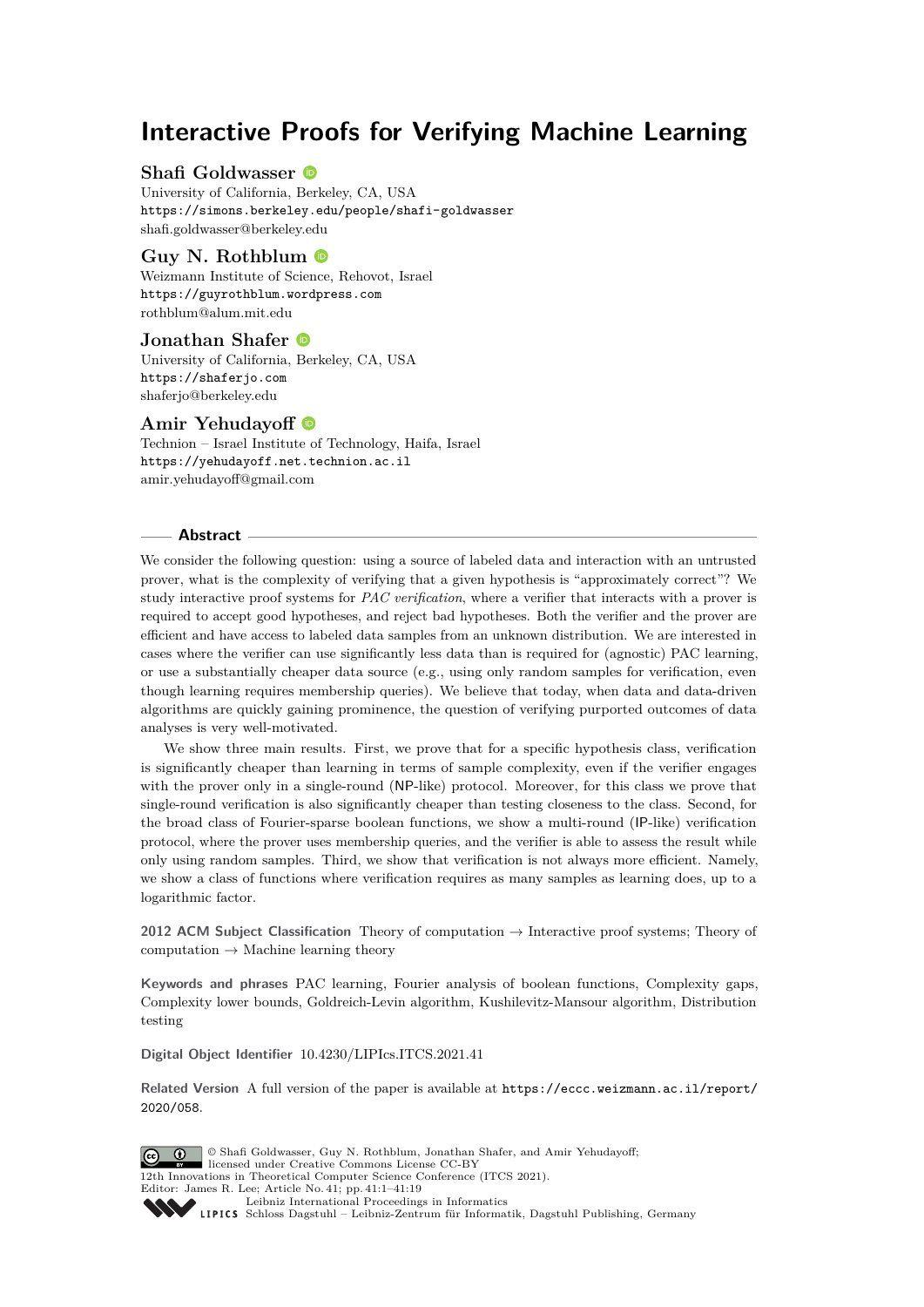## **41:2 Interactive Proofs for Verifying Machine Learning**

**Funding** *Shafi Goldwasser*: Research was supported in part by DARPA under Contract No. HR001120C0015.

*Guy N. Rothblum*: This project has received funding from the European Research Council (ERC) under the European Union's Horizon 2020 research and innovation programme (grant agreement No. 819702).

*Amir Yehudayoff* : Research was supported by ISF grant No. 1162/15.

**Acknowledgements** The authors would like to thank Oded Ben-David, Eyal Ben-David, Alessandro Chiesa, Constantinos Daskalakis, Oded Goldreich, Ankur Moitra, Ido Nachum, Orr Paradise and Avishay Tal for insightful discussions and helpful references.

*A simple idea underpins science: "trust, but verify". Results should always be subject to challenge from experiment. That simple but powerful idea has generated a vast body of knowledge. Since its birth in the 17th century, modern science has changed the world beyond recognition, and overwhelmingly for the better. But success can breed complacency. Modern scientists are doing too much trusting and not enough verifying – to the detriment of the whole of science, and of humanity.*

The Economist, "How Science Goes Wrong" (2013)

# **1 Introduction**

Data and data-driven algorithms are transforming science and society. State-of-the-art machine learning and statistical analysis algorithms use access to data at scales and granularities that would have been unimaginable even a few years ago. From medical records and genomic information to financial transactions and transportation networks, this revolution spans scientific studies, commercial applications and the operation of governments. It holds transformational promise, but also raises new concerns. If data analysis requires huge amounts of data and computational power, how can one verify the correctness and accuracy of the results? Might there be asymmetric cases, where performing the analysis is expensive, but verification is cheap?

There are many types of statistical analyses, and many ways to formalize the notion of verifying the outcome. In this work we focus on interactive proof systems [\[12\]](#page-18-1) for verifying supervised learning, as defined by the PAC model of learning [\[22\]](#page-18-2). Our emphasis throughout is on access to the underlying data distribution as the critical resource: both quantitatively (how many samples are used for learning versus for verification), and qualitatively (what types of samples are used). We embark on tackling a series of new questions:

Suppose a learner (which we also call *prover*) claims to have arrived at a good hypothesis with regard to an unknown data distribution by analyzing random samples from the distribution. Can one verify the quality of the hypothesis with respect to the unknown distribution by using significantly fewer samples than the number needed to independently repeat the analysis? The crucial difference between this question and questions that appear in the property testing and distribution testing literature is that we allow the prover and verifier to engage in an *interactive* communication protocol (see Section [1.1.1](#page-3-0) for a comparison). We are interested in the case where both the verifier and an honest prover are efficient (i.e., use polynomial runtime and sample complexity), and furthermore, a dishonest prover with unbounded computational resources cannot fool the verifier:

<span id="page-1-0"></span>I **Question 1** (**Runtime and sample complexity of learning vs. verifying**)**.** *Are there machine learning tasks for which the runtime and sample complexity of learning a good hypothesis is significantly larger than the complexity of verifying a hypothesis provided by someone else?*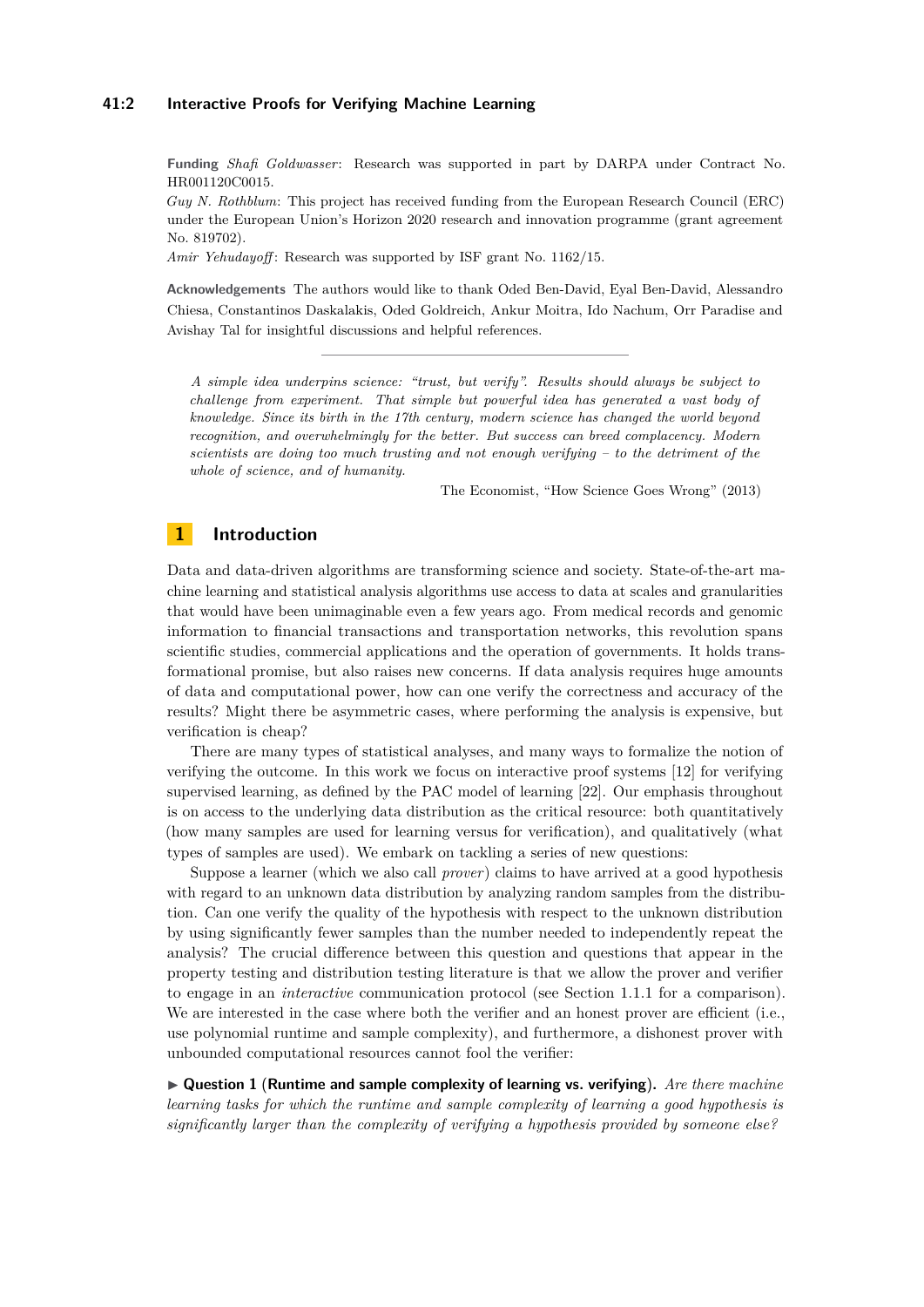In the learning theory literature, various types of access to training data have been considered, such as random samples, membership queries, and statistical queries. In the real world, some types of access are more costly than others. Therefore, it is interesting to consider whether it is possible to verify a hypothesis using a cheaper type of access than is necessary for learning:

<span id="page-2-1"></span>I **Question 2** (**Sample type of learning vs. verifying**)**.** *Are there machine learning problems where membership queries are necessary for finding a good hypothesis, but verification is possible using random samples alone?*

The answers to these fundamental questions are motivated by real-world applications. If data analysis requires huge amounts of data and computational resources while verification is a simpler task, then a natural approach for individuals and weaker entities would be to delegate the data collection and analysis to more powerful entities. Going beyond machine learning, this applies also to verifying the results of scientific studies without replicating the entire experiment. We elaborate on these motivating applications in Section [1.2](#page-4-0) below.

# **1.1 PAC Verification: A Proposed Model**

Our primary focus in this work is verifying the results of agnostic supervised machine learning algorithms that receive a labeled dataset, and aim to learn a classifier that predicts the labels of unseen examples. We introduce a notion of interactive proof systems for verification of PAC learning, which we call *PAC Verification* (see Definition [4\)](#page-9-0). Here, the entity running the learning algorithms (which we refer to as the *prover* or the *learner*) proves the correctness of the results by engaging in an interactive communication protocol with a verifier. One special case is where the prover only sends a single message constituting an (NP-like) certificate of correctness. The honest prover should be able to convince the verifier to accept its proposed hypothesis with high probability. A dishonest prover (even an unbounded one) should not be able to convince the verifier to accept a hypothesis that is not sufficiently good (as defined below), except with small probability over the verifier's random coins and samples. The proof system is interesting if the amount of resources used for verification is significantly smaller than what is needed for performing the learning task. We are especially interested in *doubly-efficient* proof systems [\[11\]](#page-18-3), where the honest prover also runs in polynomial time.

More formally, let  $\mathcal X$  be a set, and consider a distribution  $\mathcal D$  over samples of the form  $(x, y)$  where  $x \in \mathcal{X}$  and  $y \in \{0, 1\}$ . Assume there is some *hypothesis class*  $\mathcal{H}$ , which is a set of functions  $\mathcal{X} \to \{0, 1\}$ , and we are interested in finding a function  $h \in \mathcal{H}$  that predicts the label  $y$  given a previously unseen  $x$  with high accuracy with respect to  $D$ . To capture this we use the *loss function*  $L_{\mathcal{D}}(h) = \mathbb{P}_{(x,y)\in\mathcal{D}}[h(x) \neq y]$ . Our goal is to design protocols consisting of a prover and verifier that satisfy: (i) When the verifier interacts with an honest prover, with high probability the verifier outputs a hypothesis *h* that is *ε-good*, meaning that

<span id="page-2-0"></span>
$$
L_{\mathcal{D}}(h) \le L_{\mathcal{D}}(\mathcal{H}) + \varepsilon,\tag{1}
$$

where  $L_{\mathcal{D}}(\mathcal{H}) = \inf_{f \in \mathcal{H}} L_{\mathcal{D}}(f)$ ; (ii) For any (possibly dishonest and unbounded) prover, the verifier can choose to reject the interaction, and with high probability the verifier will not output a hypothesis that is not *ε-good*.

Observe that in the *realizable case* (or promise case), where we assume that  $L_{\mathcal{D}}(\mathcal{H}) = 0$ . one immediately obtains a strong result: given a hypothesis  $\tilde{h}$  proposed by the prover, a natural strategy for the verifier is to take a few samples from  $D$ , and accept if and only if  $\tilde{h}$  classifies at most, say, an  $\frac{9}{10}\varepsilon$ -fraction of them incorrectly. From Hoeffding's inequality,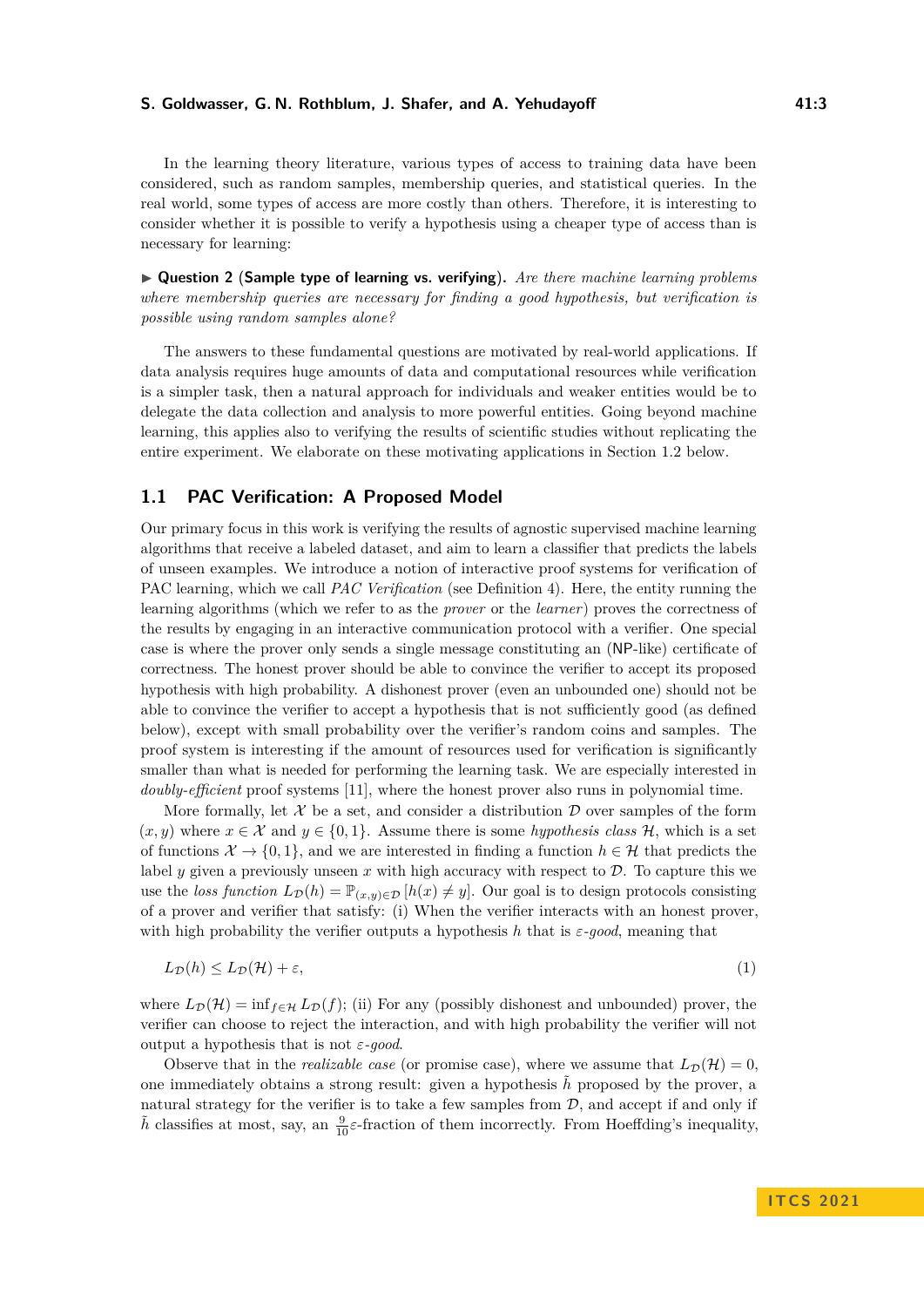## **41:4 Interactive Proofs for Verifying Machine Learning**

taking  $O\left(\frac{1}{\varepsilon^2}\right)$  samples is sufficient to ensure that with probability at least  $\frac{9}{10}$  the *empirical*  $loss^1$  $loss^1$  of  $\tilde{h}$  is  $\frac{\varepsilon}{10}$ -close to the true loss. Therefore, if  $L_{\mathcal{D}}(\tilde{h}) \leq \frac{8}{10}\varepsilon$  then  $\tilde{h}$  is accepted with probability at least  $\frac{9}{10}$ , and if  $L_{\mathcal{D}}(\tilde{h}) > \varepsilon$  then  $\tilde{h}$  is rejected with probability at least  $\frac{9}{10}$ . In contrast, PAC learning a hypothesis that with probability at least  $\frac{9}{10}$  has loss at most  $\varepsilon$ requires  $\Omega\left(\frac{d}{\varepsilon}\right)$  samples, where the parameter *d*, which is the VC dimension of the class, can be arbitrarily large.<sup>[2](#page-3-2)</sup> That is, in the realizable case there is a sample complexity and time complexity separation of unbounded magnitude between learning and verifying. Furthermore, this result holds also under the weaker assumption that  $L_{\mathcal{D}}(\mathcal{H}) \leq \frac{\varepsilon}{2}$ .

Encouraged by this strong result, the present paper focuses on the *agnostic case*, where no assumptions are made regarding  $L_{\mathcal{D}}(\mathcal{H})$ . Here, things become more interesting, and deciding whether a proposed hypothesis  $\tilde{h}$  is  $\varepsilon$ -good is non-trivial. Indeed, the verifier can efficiently estimate  $L_{\mathcal{D}}(\tilde{h})$  using Hoeffding's inequality as before, but estimating the term  $L_{\mathcal{D}}(\mathcal{H})$  on the right hand side of [\(1\)](#page-2-0) is considerably more challenging. If  $\tilde{h}$  has a loss of say 15%, it could be an amazingly-good hypothesis compared to the other members of  $H$ , or it could be very poor. Distinguishing between these two cases may be difficult when  $H$  is a large and complicated class.

## <span id="page-3-0"></span>**1.1.1 Related Models**

We discuss two related models studied in prior work, and their relationship to the PAC verification model proposed in this work.

**Property Testing.** Goldreich, Goldwasser and Ron [\[9\]](#page-18-4) initiated the study of a property testing problem that naturally accompanies proper PAC learning: Given access to samples from an unknown distribution D, decide whether  $L_{\mathcal{D}}(\mathcal{H}) = 0$  or  $L_{\mathcal{D}}(\mathcal{H}) \geq \varepsilon$  for some fixed hypothesis class  $H$ . Further developments and variations appeared in Kearns and Ron [\[15\]](#page-18-5) and Balcan et. al [\[2\]](#page-17-0). Blum and Hu [\[4\]](#page-17-1) consider *tolerant* closeness testing and a related task of distance approximation (see [\[19\]](#page-18-6)), where the algorithm is required to approximate  $L_{\mathcal{D}}(\mathcal{H})$  up to a small additive error. As discussed above, the main challenge faced by the verifier in PAC verification is approximating  $L_{\mathcal{D}}(\mathcal{H})$ . However, there is a crucial difference between testing and PAC verification: In addition to taking samples from  $D$ , the verifier in PAC verification can also interact with a prover, and thus PAC verification can (potentially) be easier than testing. Indeed, this difference is exemplified by the *proper* testing question, where we only need to distinguish the zero-loss case from large loss. As discussed above, proper PAC verification is trivial. Proper testing, one the other hand, can be a challenging goal (and, indeed, has been the focus of a rich body of work). For the *tolerant* setting, we prove a separation between testing and PAC verification: we show a hypothesis class for which the help of the prover allows the verifier to save a (roughly) quadratic factor over the number of samples that are required for closeness testing or distance approximation. See Section [3](#page-14-0) for further details.

**Proofs of Proximity for Distributions.** Chiesa and Gur [\[6\]](#page-18-7) study interactive proof systems for distribution testing. For some fixed property  $\Pi$ , the verifier receives samples from an unknown distribution  $\mathcal{D}$ , and interacts with a prover to decide whether  $\mathcal{D} \in \Pi$  or whether  $\mathcal{D}$  is *ε*-far in total variation distance from any distribution in Π. While that work does not consider

<span id="page-3-1"></span><sup>&</sup>lt;sup>1</sup> I.e., the fraction of the samples that is misclassified.

<span id="page-3-2"></span><sup>2</sup> See preliminaries in [\[13,](#page-18-8) Section [1.6.2\]](#page-0-0) for more about VC dimension.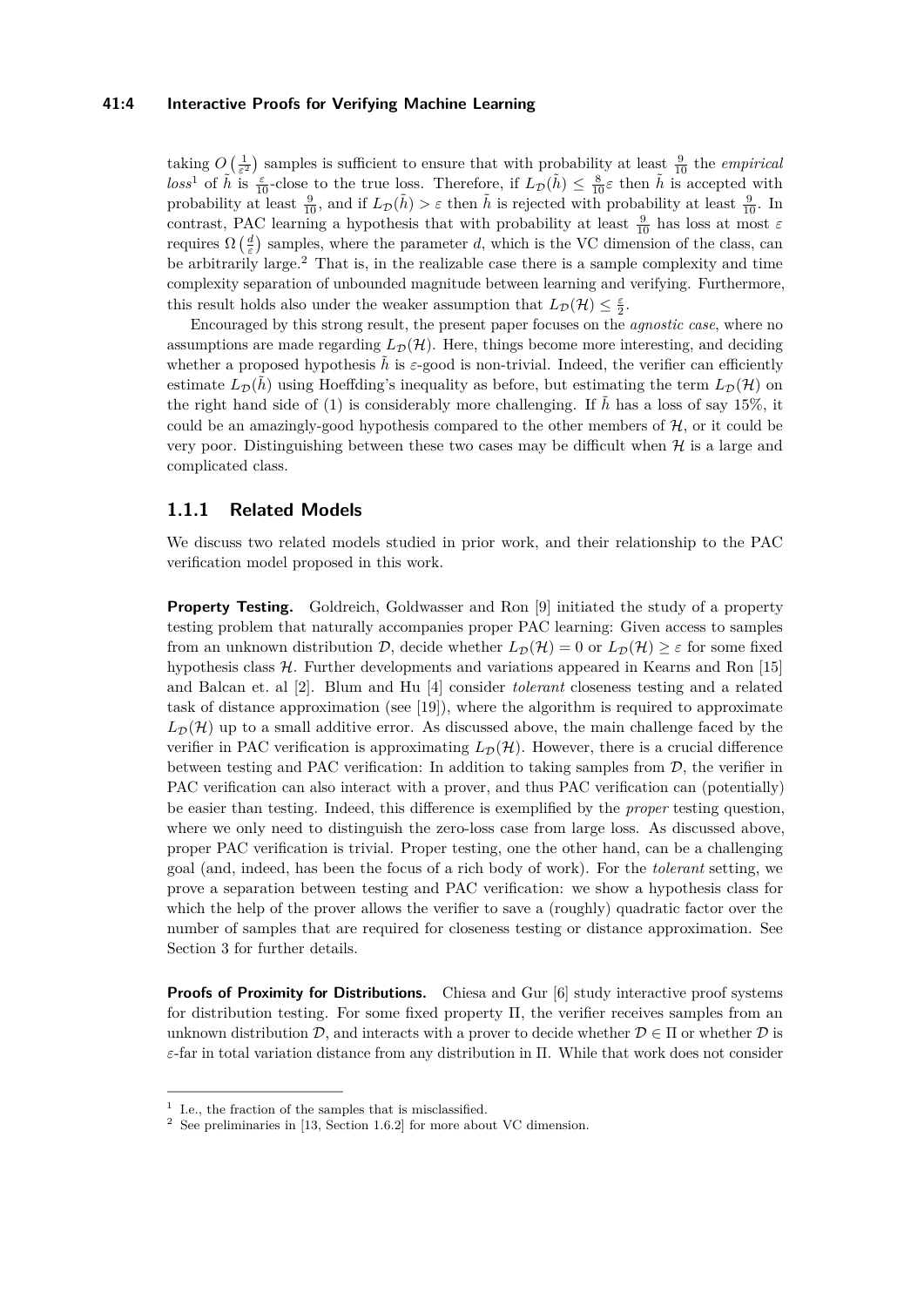machine learning, the question of verifying a lower bound  $\ell$  on the loss of a hypothesis class can be viewed as a special case of distribution testing, where  $\Pi = {\mathcal{D} : L_D(\mathcal{H}) \geq \ell}$ . Beyond our focus on PAC verification, an important distinction between the works is that in Chiesa and Gur's model and results, the honest prover's access to the distribution is unlimited – the honest prover can have complete information about the distribution. In this paper, we focus on doubly-efficient proofs, where the verifier and the honest prover must both be efficient in the number of data samples they require. With real-world applications in mind, this focus seems quite natural.<sup>[3](#page-4-1)</sup>

We survey further related works in Section [1.5](#page-9-1) in the full version of the paper [\[13\]](#page-18-8).

## <span id="page-4-0"></span>**1.2 Applications**

The P vs. NP problem asks whether finding a solution ourselves is harder than verifying a solution supplied by someone else. It is natural to ask a similar question in learning theory: Are there machine learning problems for which learning a good hypothesis is harder than verifying one proposed by someone else? We find this theoretical motivation compelling in and of itself. Nevertheless, we now proceed to elaborate on a few more practical aspects of this question.

# **1.2.1 Delegation of Learning**

In a commercial context, consider a scenario in which a client is interested in developing a machine learning (ML) model, and decides to outsource that task to a company *P* that provides ML services. For example, *P* promises to train a deep neural net using a big server farm. Furthermore, *P* claims to possess a large amount of high quality data that is not available to the client, and promises to use that data for training.

How could the client ascertain that a model provided by *P* is actually a good model? The client could use a general-purpose cryptographic delegation-of-computation protocol, but that would be insufficient. Indeed, a general-purpose delegation protocol can only ensure that *P* executed the computation as promised, but it cannot provide any guarantees about the quality of the outcome, and in particular cannot ensure that the outcome is *ε*-good: If *P* used skewed or otherwise low-quality training data (whether maliciously or inadvertently), a general-purpose delegation protocol has no way of detecting that. Moreover, even if the the data and the execution of the computation were both flawless, this still provides no guarantees on the quality of the output, because an ML model might have poor performance despite being trained as prescribed. $4,5$  $4,5$ 

A different solution could be to have *P* provide a proof to establish that its output is indeed  $\varepsilon$ -good. In cases where the resource gap between learning and verifying is significant enough, the client could cost-effectively verify the proof, obtaining sound guarantees on the quality of the ML model it is purchasing from *P*.

<span id="page-4-1"></span><sup>&</sup>lt;sup>3</sup> In Chiesa and Gur's setting, it would also be sufficient for the prover to only know the distribution up to  $O(\varepsilon)$  total variation distance, and this can be achieved using random samples from the distribution. However, the number of samples necessary for the prover would be linear in the domain size, which is typically exponential, and so this approach would not work for constructing doubly-efficient PAC verification protocols.

<span id="page-4-2"></span><sup>4</sup> E.g., a neural network might get stuck at a local minimum.

<span id="page-4-3"></span><sup>5</sup> Additionally, note that state-of-the-art delegation protocols are not efficient enough at present to make it practicable to delegate intensive ML computations. See the survey by Walfish and Blumberg [\[23\]](#page-18-9) for progress and challenges in developing such systems.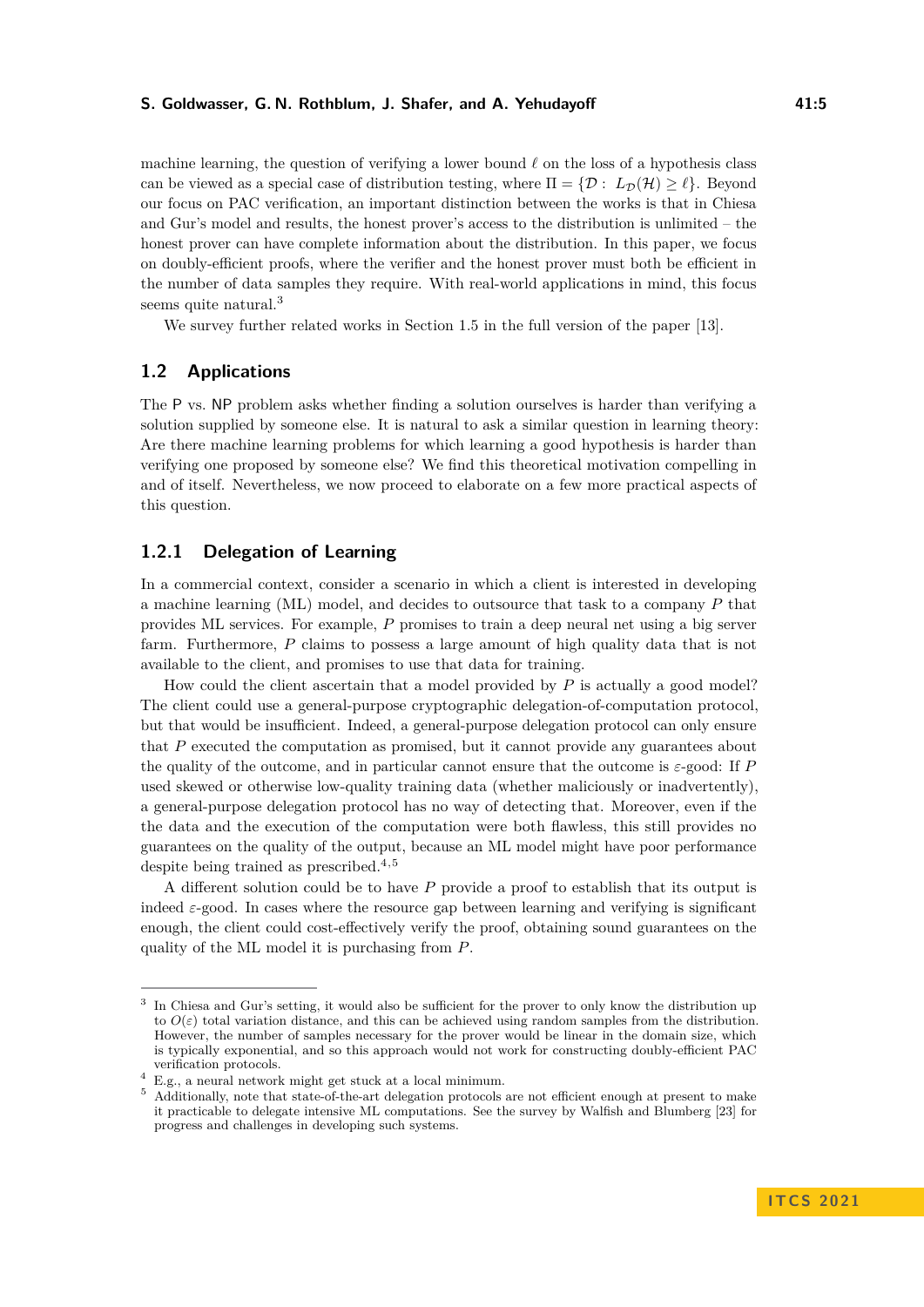# **1.2.2 Verification of Scientific Studies**

It has been claimed that many or most published research findings are false [\[14\]](#page-18-10). Others refer to an ongoing *replication crisis* [\[20,](#page-18-11) [7\]](#page-18-12), where many scientific studies are hard or impossible to replicate or reproduce [\[21,](#page-18-13) [3\]](#page-17-2). Addressing these issues is a scientific and societal priority.

There are many factors contributing to this problem, including: structural incentives faced by researchers, scientific journals, referees, and funding bodies; the level of statistical expertise among researchers and referees; differences in the sources of data used for studies and their replication attempts; choice of standards of statistical significance; and norms pertaining to the publication of detailed replicable experimental procedures and complete datasets of experimental results.

We stress that the current paper does not touch on the majority of these issues, and our discussion of the replication crisis (as well as our choice of quotation at the beginning of the paper) does *not* by any means suggest that adoption of PAC verification protocols will single-handedly solve all issues pertaining to replication. Rather, the contribution of the current paper with respect to scientific replication is very specific: we suggest that for some specific types of experiments, PAC verification can be used to design protocols that allow to verify the results of an experiment in a manner that uses a quantitatively smaller (or otherwise cheaper) set of independent experimental data than would be necessary for a traditional replication that fully repeats the original experiment. In [\[13,](#page-18-8) Appendix [A\]](#page-0-0) we list four such types of experiments. We argue that devising PAC verification protocols that make scientific replication procedures even modestly cheaper for specific types of experiments is a worthwhile endeavor that could help increase the amount of scientific replication or verification that occurs, and decrease the prevalence of errors that remain undiscovered in the scientific literature.

## <span id="page-5-1"></span>**1.3 Our Setting**

<span id="page-5-0"></span>In this paper we consider the following form of interaction between a verifier and a prover.



**Figure 1** The verifier and prover each have access to an oracle, and they exchange messages with each other. Eventually, the verifier outputs a hypothesis, or rejects the interaction. One natural case is where the prover suggests a hypothesis  $\tilde{h}$ , and the verifier either accepts or rejects this suggestion.

Let  $\mathcal{H} \subseteq \{0,1\}^{\mathcal{X}}$  be a class of hypotheses, and let  $\mathcal{D}$  be a distribution over  $\mathcal{X} \times \{0,1\}$ . The verifier and the prover each have access to an oracle, denoted  $\mathcal{O}_V$  and  $\mathcal{O}_P$  respectively. In the simplest case, both oracles provide i.i.d. samples from  $D$ . That is, each time an oracle is accessed, it returns a sample from  $\mathcal D$  taken independently of all previous samples and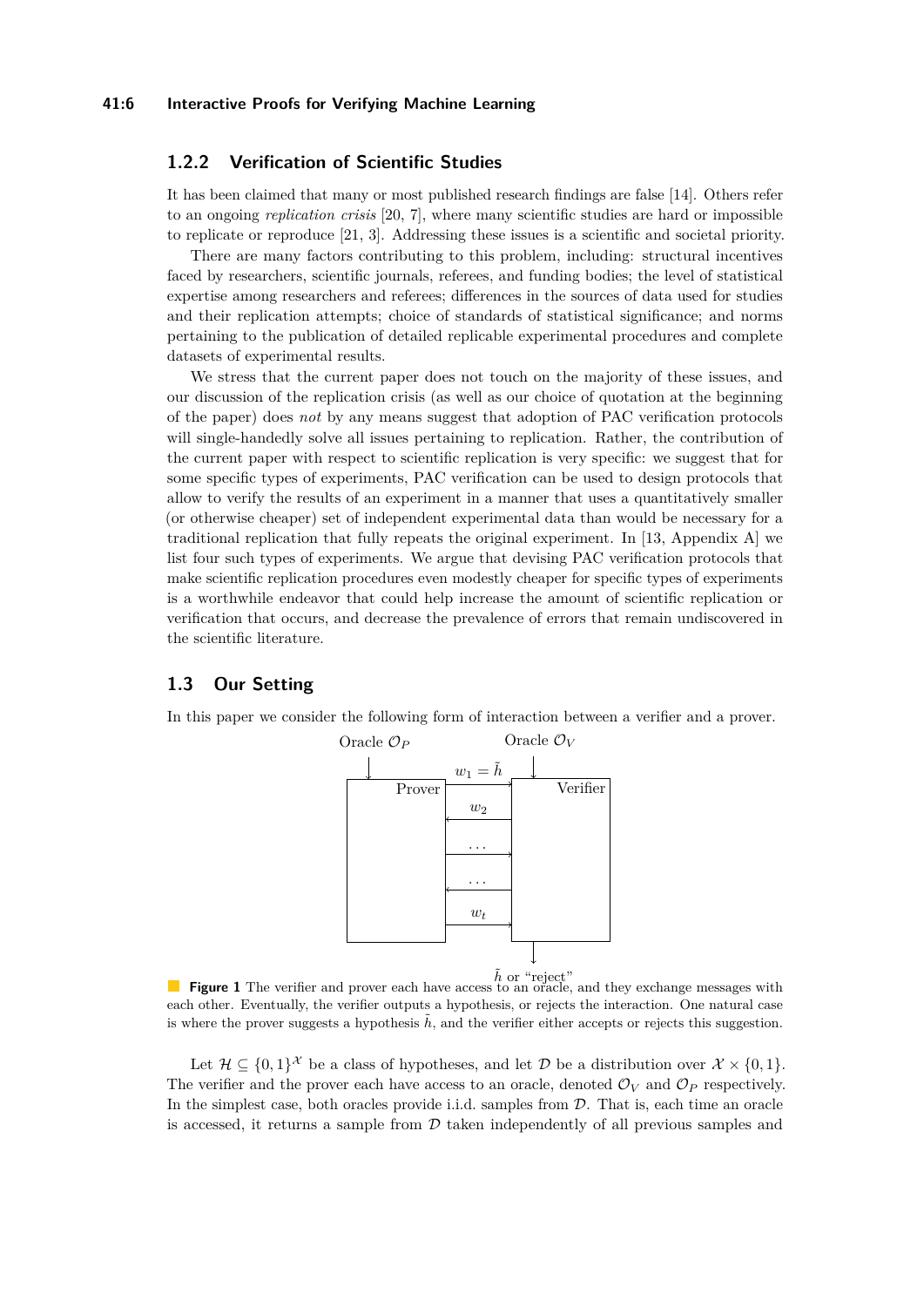events. In addition, the verifier and prover each have access to a (private) random coin value, denoted *ρ<sup>V</sup>* and *ρ<sup>P</sup>* respectively, which are sampled from some known distributions over {0*,* 1} ∗ independently of each other and of all other events. During the interaction, the prover and verifier take turns sending each other messages  $w_1, w_2, \ldots$ , where  $w_i \in \{0, 1\}^*$  for all *i*. Finally, at some point during the exchange of messages, *V* halts and outputs either "reject" or a hypothesis  $h: \mathcal{X} \to \{0,1\}$ . The goal of the verifier is to output an  $\varepsilon$ *-good* hypothesis, meaning that

 $L_{\mathcal{D}}(h) \leq L_{\mathcal{D}}(\mathcal{H}) + \varepsilon.$ 

A natural special case of interest is when the prover's and verifier's oracles provide sample access to D. The prover can learn a "good" hypothesis  $h: \mathcal{X} \to \{0,1\}$  and send it to the verifier as its first message, as in Figure [1](#page-5-0) above. The prover and verifier then exchange further messages, wherein the prover tries to convince the verifier that  $\hat{h}$  is  $\varepsilon$ -good, and the verifier tries to asses the veracity of that claim. If the verifier is convinced, it outputs  $h$ , otherwise it rejects.

We proceed with an informal definition of PAC verification (see full definitions in Section [1.5\)](#page-9-1). Before doing so, we first recall a relaxed variant of PAC learning, called *semi-agnostic* PAC learning, where we allow a multiplicative slack of  $\alpha \geq 1$  in the error guarantee.

I **Definition** (*α*-PAC Learnability – informal version of [\[13,](#page-18-8) Definition [1.22\]](#page-0-0))**.** *A class of hypothesis* H *is α-PAC learnable (or semi-agnostic PAC learnable with parameter α) if there exists an algorithm A such that for every distribution*  $\mathcal D$  *and every*  $\varepsilon, \delta > 0$ *, with probability at least*  $1 - \delta$ *, A outputs h that satisfies* 

<span id="page-6-0"></span>
$$
L_{\mathcal{D}}(h) \leq \alpha \cdot L_{\mathcal{D}}(\mathcal{H}) + \varepsilon. \tag{2}
$$

PAC verification is the corresponding notion for interactive proof systems:

 $\triangleright$  **Definition** (*α*-PAC Verifiability – informal version of Definition [4\)](#page-9-0). *A class of hypothesis* H *is α-PAC verifiable if there exists a pair of algorithms* (*P, V* ) *that satisfy the following conditions for every distribution*  $\mathcal{D}$  *and every*  $\varepsilon, \delta > 0$ *:* 

- *Completeness. After interacting with P, V outputs h such that with probability at least*  $1 - \delta$ *,*  $h \neq$  reject and *h satisfies* [\(2\)](#page-6-0)*.*
- **Soundness.** After interacting with any (possibly unbounded) prover  $P'$ , V outputs h *such that with probability at least*  $1 - \delta$ *, either*  $h =$  reject *or*  $h$  *satisfies* [\(2\)](#page-6-0)*.*

 $\blacktriangleright$  Remark 1. We insist on double efficiency; that is, that the sample complexity and running times of both *V* and *P* must be polynomial in  $\frac{1}{\varepsilon}$ , log  $(\frac{1}{\delta})$ , and perhaps also in some parameters that depend on  $H$ , such as the VC dimension or Fourier sparsity of  $H$ .

## **1.4 Overview of Results**

In this paper, we start charting the landscape of machine learning problems with respect to Questions [1](#page-1-0) and [2](#page-2-1) mentioned above. First, in Section [2](#page-10-0) we provide evidence for an affirmative answer to Questions [2.](#page-2-1) We show an interactive proof system that efficiently verifies the class of Fourier-sparse boolean functions, where the prover uses an oracle that provides query access, and the verifier uses an oracle that only provides random samples. In this proof system, both the verifier and prover send and receive messages.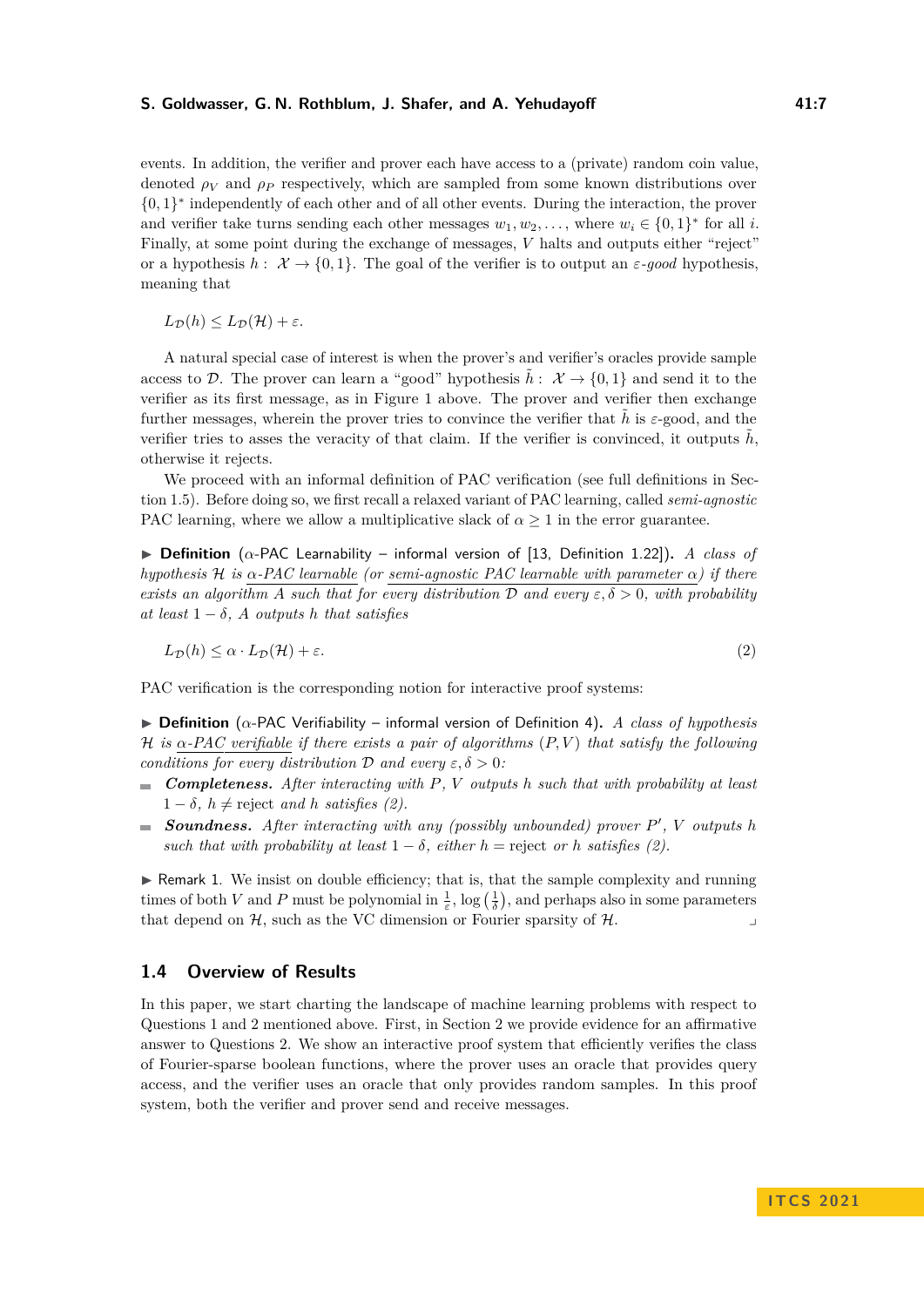## **41:8 Interactive Proofs for Verifying Machine Learning**

The class of Fourier-sparse functions is very broad, and includes decision trees, boundeddepth boolean circuits and many other important classes of functions. Moreover, the result is interesting because it supplements the widely-held learning parity with noise (LPN) assumption, which entails that PAC learning this class from random samples alone without the help of a prover is hard [\[5,](#page-18-14) [24\]](#page-18-15).

 $\blacktriangleright$  Lemma (Informal version of Lemma [14\)](#page-14-1). Let H be the class of boolean functions  $\{0,1\}^n \to \mathbb{R}$ *that are t-sparse.*[6](#page-7-0) *Then* H *is* 1*-PAC verifiable with respect to the uniform distribution using a verifier that has access only to random samples of the form*  $(x, f(x))$ *, and a prover that has query access to f. The verifier in this protocol is not proper; the output is not necessarily*  $t$ *-sparse, but it is*  $\text{poly}(n, t)$ *-sparse. The number of samples used by the verifier, the number of queries made by the prover, and their running times are all bounded by* poly  $(n, t, \log(\frac{1}{\delta}), \frac{1}{\varepsilon})$ .

**Proof Idea.** The proof uses two standard tools, albeit in a less-standard way. The first standard tool is the Kushilevitz-Mansour algorithm [\[16\]](#page-18-16), which can PAC learn any *t*-sparse function using random samples, but only if the set of non-zero Fourier coefficients is *known*. The second standard tool is the Goldreich-Levin algorithm [\[10\]](#page-18-17) and [\[8,](#page-18-18) Section 2.5.2.3], which can identify the set of non-zero Fourier coefficients, but requires *query access* in order to do so. The protocol combines the two tools in a manner that overcomes the limitations of each of them. First, the verifier executes the Goldreich-Levin algorithm, but whenever it needs to query the target function, it requests that the prover perform the query and send back the result. However, the verifier cannot trust the prover, and so the verifier engineers the queries in such a way that the answers to a certain random subset of the queries are known to the verifier based on its random sample access. This allows the verifier to detect dishonest provers. When the Goldreich-Levin algorithm terminates and outputs the set of non-zero coefficients, the verifier then feeds them as input to the Kushilevitz-Mansour algorithm to find an  $\varepsilon$ -good hypothesis using its random sample access.

In [\[13,](#page-18-8) Section [3\]](#page-14-0) we formally answer Question [1](#page-1-0) affirmatively by showing that a certain simple class of functions (generalized thresholds) exhibits a quadratic gap in sample complexity between learning and verifying:

▶ Lemma (Informal version of Lemma [15\)](#page-14-2). *There exists a sequence of classes of functions*  $\mathcal{T}_1, \mathcal{T}_2, \mathcal{T}_3, \ldots \subseteq \{0, 1\}^{\mathbb{R}}$  such that for any fixed  $\varepsilon, \delta \in (0, \frac{1}{2})$ .

- <span id="page-7-2"></span>**(i)** *The class* T*<sup>d</sup> is proper* 2*-PAC verifiable, where both the verifier and prover have access the class*  $f_a$  *is proper* 2.1.1.0 *originate, and could the verifier and prover have access* to random samples, and the verifier requires only  $\tilde{O}(\sqrt{d})$  samples. Moreover, both the *prover and verifier are efficient.*
- <span id="page-7-1"></span>(ii) *PAC learning the class*  $\mathcal{T}_d$  *requires*  $\Omega(d)$  *samples.*

At this point, a perceptive reader would be justified in raising the following challenges. Perhaps 2-PAC verification requires less samples than 1-PAC learning simply because of the multiplicative slack factor of 2? Alternatively, perhaps the separation follows trivially from property testing results: maybe it is possible to achieve 2-PAC verification simply by having the verifier perform closeness testing using random samples, without needing the help of the prover except for finding the candidate hypothesis? The second part of the lemma dismisses both of these concerns.

<span id="page-7-0"></span><sup>&</sup>lt;sup>6</sup> A function  $f: \{0,1\}^n \to \mathbb{R}$  is *t*-sparse if it has at most *t* non-zero Fourier coefficients, namely  $|\{S \subseteq [n]: \hat{f}(S) \neq 0\}| \leq t$ . See preliminaries in [\[13,](#page-18-8) Section [1.6.3\]](#page-0-0) for further details.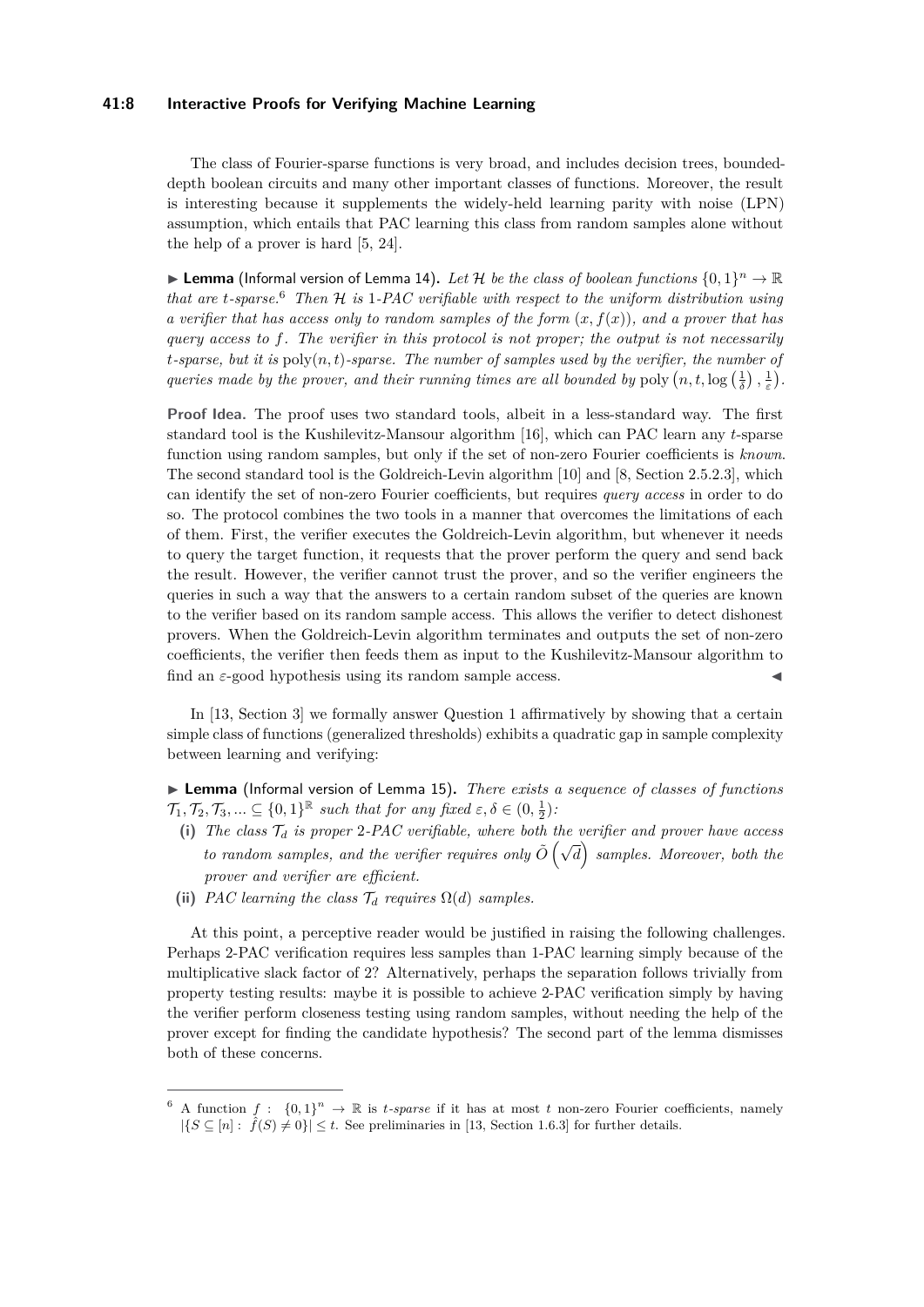**Lemma** (Informal version of Lemma [15](#page-14-2) – Continued). *Furthermore, for any fixed*  $\varepsilon, \delta \in (0, \frac{1}{2})$ .

- <span id="page-8-1"></span>(iii) 2*-PAC learning the class*  $\mathcal{T}_d$  *requires*  $\tilde{\Omega}(d)$  *samples. This is true even if we assume that*  $L_{\mathcal{D}}(\mathcal{T}_d) > 0$ , where  $\mathcal D$  *is the underlying distribution.*<sup>[7](#page-8-0)</sup>
- <span id="page-8-2"></span>(iv) *Testing whether*  $L_{\mathcal{D}}(\mathcal{T}_d) \leq \alpha$  *or*  $L_{\mathcal{D}}(\mathcal{T}_d) \geq \beta$  *for any*  $0 < \alpha < \beta < \frac{1}{2}$  *with success probability at least*  $1 - \delta$  *when*  $\mathcal{D}$  *is an unknown distribution (without the help of a prover) requires*  $\tilde{\Omega}$  (*d*) *random samples from*  $\mathcal{D}$ *.*

**Proof Idea.** [\(ii\)](#page-7-1) follows from a standard application of [\[13,](#page-18-8) Theorem [1.13\]](#page-0-0), because  $VC(\mathcal{T}_d)$  = *d*. [\(iii\)](#page-8-1) follows by a reduction from [\(iv\)](#page-8-2). We prove [\(iv\)](#page-8-2) by showing a further reduction from the problem of approximating the support size of a distribution, and applying a lower bound for that problem (see [\[13,](#page-18-8) Theorem [3.20\]](#page-0-0)).

For [\(i\)](#page-7-2), recall from the introduction that the difficulty in designing a PAC verification proof system revolves around convincing the verifier that the term  $L_{\mathcal{D}}(\mathcal{H})$  in Equation [\(1\)](#page-2-0) is large. Therefore, we design our class  $\mathcal{T}_d$  such that it admits a simple *certificate of loss*, which is a string that helps the verifier ascertain that  $L_{\mathcal{D}}(\mathcal{H}) \geq \ell$  for some value  $\ell$ .

To see how that works, first consider the simple class  $\mathcal{T}_1$  of monotone increasing threshold functions  $\mathbb{R} \to \{0,1\}$ , as in Figure [5a](#page-16-0) on page [17](#page-16-0) below. Observe that if there are two events  $A = [0, a) \times \{1\}$  and  $B = [b, 1] \times \{0\}$  such that  $a \leq b$  and  $\mathcal{D}(A) = \mathcal{D}(B) = \ell$ , then it must be the case that  $L_{\mathcal{D}}(\mathcal{T}_1) \geq \ell$ . This is true because  $a \leq b$ , and so if a monotone increasing threshold classifies any point in *A* correctly it must classify all point in *B* incorrectly. Furthermore, if the prover sends a description of *A* and *B* to the verifier, then the verifier can check, using a constant number of samples, that each of these events has weight approximately  $\ell$  with high probability.

This type of certificate of loss can be generalized to the class  $\mathcal{T}_d$ , in which each function is a concatenation of *d* monotone increasing thresholds. A certificate of loss for  $\mathcal{T}_d$  is simply a set of *d* certificates of loss  $\{A_i, B_i\}_{i=1}^d$ , one for each of the *d* thresholds. The question that arises at this point is how can the verifier verify *d* separate certificates while using only  $\tilde{O}(\sqrt{d})$  samples. This is performed using tools from distribution testing: the verifier checks whether the distribution of "errors" in the sets specified by the certificates is close to the prover's claims. I.e., whether the "weight" of 1-labels in each  $A_i$  and 0-labels in each  $B_i$  in the actual distribution, are close to the weights claimed by the prover. Using an identity tester for distributions this can be done using  $O(\sqrt{d})$  samples (note that the identity tester need not be tolerant!). See [\[13,](#page-18-8) Theorem [E.1\]](#page-0-0) for further details.

In contrast, in [\[13,](#page-18-8) Section [4\]](#page-17-3) we show that verification is not always easier than learning:

**Lemma** (Informal version of [\[13,](#page-18-8) Lemma [4.1\]](#page-0-0)). *There exists a sequence of classes*  $\mathcal{H}_1, \mathcal{H}_2, \ldots$ *such that:*

- $\blacksquare$  *It is possible to PAC learn the class*  $\mathcal{H}_d$  *using*  $\tilde{O}(d)$  *samples.*
- $\blacksquare$  *For any interactive proof system that proper* 1*-PAC verifies*  $\mathcal{H}_d$ *, in which the verifier uses an oracle providing random samples, the verifier must use at least*  $\Omega(d)$  *samples.*

 $\triangleright$  Remark 2. The lower bound on the sample complexity of the verifier holds regardless of what oracle is used by the prover.

**Proof Idea.** We specify a set X of cardinality  $\Omega(d^2)$ , and take  $\mathcal{H}_d$  to be a randomly-chosen subset of all the balanced functions  $\mathcal{X} \to \{0,1\}$  (i.e., functions f such that  $|f^{-1}(0)| =$  $|f^{-1}(1)|$ ). The sample complexity of PAC learning  $\mathcal{H}_d$  follows from its VC dimension being

<span id="page-8-0"></span><sup>7</sup> In the case where  $L_{\mathcal{D}}(\mathcal{T}_d) = 0$ , 2-PAC learning is the same as PAC learning, so the stronger lower bound in [\(ii\)](#page-7-1) applies.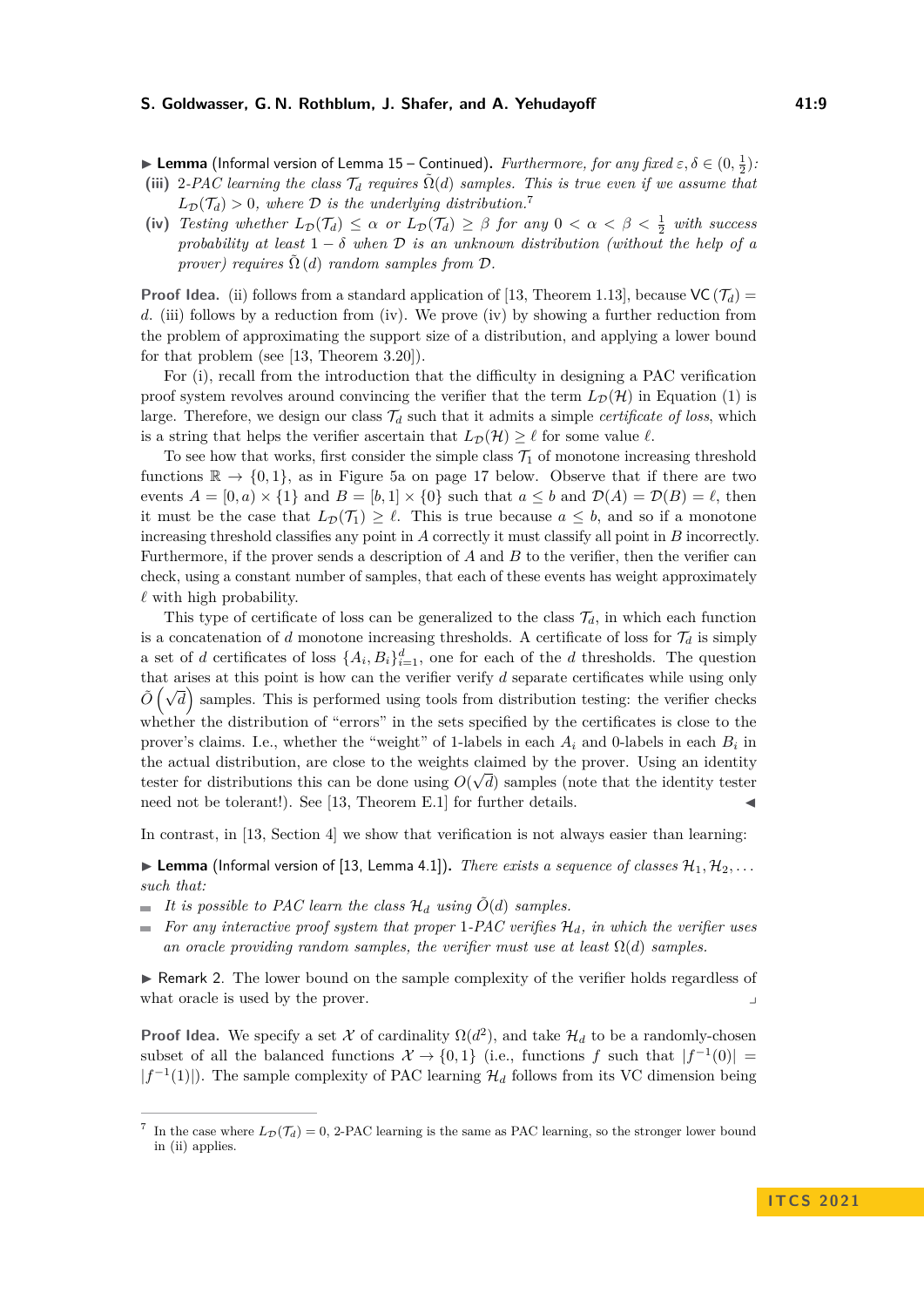## **41:10 Interactive Proofs for Verifying Machine Learning**

 $\tilde{O}(d)$ . For the lower bound, consider proper PAC verifying  $\mathcal{H}_d$  in the special case where the distribution D satisfies  $\mathbb{P}_{(x,y)\in\mathcal{D}}[y=1]=1$ , but the marginal of D on X is unknown to the verifier. Because every hypothesis in the class assigns the incorrect label 0 to precisely half of the domain, a hypothesis achieves minimal loss if it assigns the 0 labels to a subset of size  $|\mathcal{X}|$  $\frac{\lambda_1}{2}$  that has minimal weight. Hence, the verifier must learn enough about the distribution to identify a specific subset of size  $\frac{|\mathcal{X}|}{2}$  with weight close to minimal. We show that doing so requires  $\Omega\left(\sqrt{|\mathcal{X}|}\right) = \Omega(d)$  samples.

Finally, in [\[13,](#page-18-8) Section [5\]](#page-0-0) we show that in the setting of semi-supervised learning, where unlabeled samples are cheap, it is possible to perform PAC verification such that the verifier requires significantly less labeled samples than are required for learning. This verification uses a technique we call *query delegation*, and is efficient in terms of time complexity whenever there exists an efficient ERM algorithm that PAC learns the class using random samples.

# <span id="page-9-1"></span>**1.5 Definition of PAC Verification**

In Section [1.3](#page-5-1) we informally described the setting of this paper. Here, we complete that discussion by providing a formal definition of PAC verification, which is the main object of study in this paper.

 $\blacktriangleright$  **Notation 3.** We write  $[V^{\mathcal{O}_V}(x_V), P^{\mathcal{O}_P}(x_P)]$  for the random variable denoting the output *of the verifier V after interacting with a prover P, when V and P receive inputs*  $x_V$  *and x*<sub>P</sub> respectively, and have access to oracles  $\mathcal{O}_V$  and  $\mathcal{O}_P$  respectively. The inputs  $x_V$  and  $x_P$ *can specify parameters of the interaction, such as the accuracy and confidence parameters ε and δ. This random variable takes values in* {0*,* 1} <sup>X</sup> ∪ {reject}*, namely, it is either a function*  $\mathcal{X} \to \{0,1\}$  *or it is the value "reject". The random variable depends on the (possibly randomized) responses of the oracles, and on the random coins of V and P.*

For a distribution D, we write  $V^{\mathcal{D}}$  (or  $P^{\mathcal{D}}$ ) to denote use of an oracle that provides i.i.d. *samples from the distributions*  $D$ *. Likewise, for a function*  $f$ *, we write*  $V^f$  (or  $P^f$ ) to denote *use of an oracle that provides query access to f. That is, in each access to the oracle, V (or P)* sends some  $x \in \mathcal{X}$  to the oracle, and receives the answer  $f(x)$ .

*We also write*  $[V(S_V, \rho_V), P(S_P, \rho_P)] \in \{0,1\}^{\mathcal{X}} \cup \{\text{reject}\}\$  *to denote the deterministic output of the verifier V after interacting with P in the case where V and P receive fixed random coin values*  $\rho_V$  *and*  $\rho_P$  *respectively, and receive fixed samples*  $S_V$  *and*  $S_P$  *from their oracles*  $\mathcal{O}_V$  *and*  $\mathcal{O}_P$  *respectively.* 

We are interested in classes  $\mathcal H$  for which an  $\varepsilon$ -good hypothesis can always be verified with high probability via this form of interaction between an efficient prover and verifier, as formalized in the following definition. Note that the following definitions include an additional multiplicative slack parameter  $\alpha \geq 1$  in the error guarantee. This parameter does not exist in the standard definition of PAC learning; the standard definition corresponds to the case  $\alpha = 1$ .

<span id="page-9-0"></span>**► Definition 4** ( $\alpha$ -PAC Verifiability). Let  $\mathcal{H} \subseteq \{0,1\}^{\mathcal{X}}$  be a class of hypotheses, let  $\mathfrak{D} \subseteq$  $\Delta(\mathcal{X} \times \{0, 1\})$  *be some family of distributions, and let*  $\alpha \geq 1$ *. We say that* H *is*  $\alpha$ -PAC *verifiable with* respect to  $\mathfrak D$  *using oracles*  $\mathcal O_V$  *and*  $\mathcal O_P$  *if there exists* a pair of algorithms  $(V, P)$  *that satisfy the following conditions for every input*  $\varepsilon, \delta > 0$ *:* 

*Completeness.* For any distribution  $D \in \mathfrak{D}$ , the random variable  $h := [V^{\mathcal{O}_V}(\varepsilon,\delta)]$ ,  $P^{\mathcal{O}_P}(\varepsilon,\delta)$ ] *satisfies* 

$$
\mathbb{P}\left[h \neq \text{reject} \ \land \ \left(L_{\mathcal{D}}(h) \leq \alpha \cdot L_{\mathcal{D}}(\mathcal{H}) + \varepsilon\right)\right] \geq 1 - \delta.
$$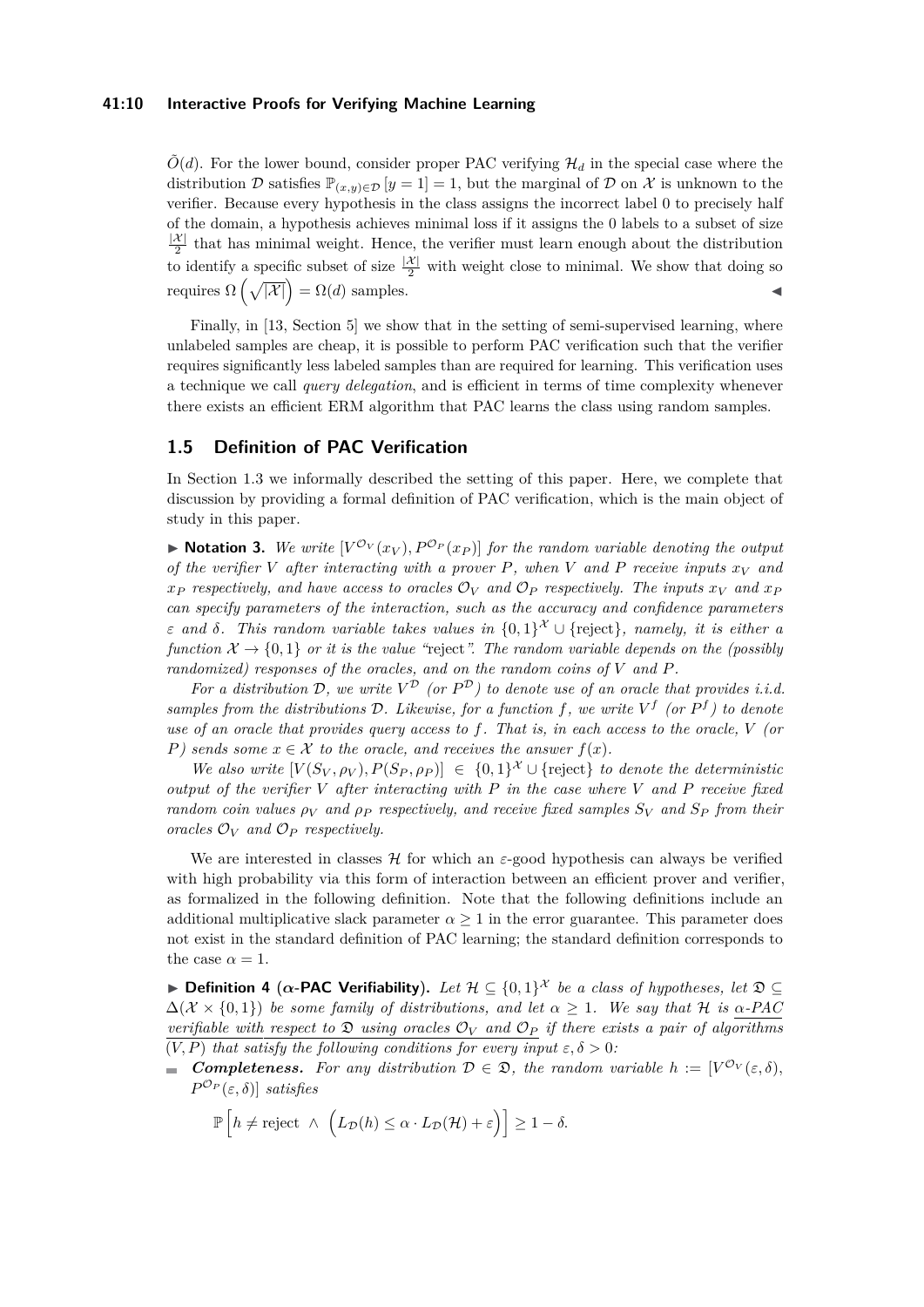**Soundness.** For any distribution  $D \in \mathcal{D}$  and any (possibly unbounded) prover P', the *random variable*  $h := [V^{\mathcal{O}_V}(\varepsilon, \delta), P^{\prime \mathcal{O}_P}(\varepsilon, \delta)]$  *satisfies* 

$$
\mathbb{P}\left[h \neq \text{reject} \ \wedge \ \left(L_{\mathcal{D}}(h) > \alpha \cdot L_{\mathcal{D}}(\mathcal{H}) + \varepsilon\right)\right] \leq \delta.
$$

- $\blacktriangleright$  Remark 5. Some comments about this definition:
- The behavior of the oracles  $\mathcal{O}_V$  and  $\mathcal{O}_P$  may depend on the specific underlying distribution  $\mathcal{D} \in \mathcal{D}$ , which is unknown to the prover and verifier. For example, they may provide samples from  $\mathcal{D}$ .
- We insist on double efficiency; that is, that the sample complexity and running times of both *V* and *P* must be polynomial in  $\frac{1}{\varepsilon}$ , log  $(\frac{1}{\delta})$ , and perhaps also in some parameters that depend on  $H$ , such as the VC dimension or Fourier sparsity of  $H$ .
- If for every  $\varepsilon, \delta > 0$ , and for any (possibly unbounded) prover P', the value  $h :=$  $[V^{\mathcal{O}_V}(\varepsilon,\delta), P^{\prime \mathcal{O}_P}(\varepsilon,\delta)]$  satisfies  $h \in \mathcal{H} \cup \{\text{reject}\}\$  with probability 1 (i.e., *V* never outputs a function that is not in  $H$ ), then we say that H is proper  $\alpha$ -PAC verifiable, and that the proof system proper  $\alpha$ -PAC verifies  $\mathcal{H}$ .

<span id="page-10-4"></span>**IF Remark 6.** An important type of learning (studied e.g. by Angluin [\[1\]](#page-17-4) and Kushilevitz and Mansour [\[16\]](#page-18-16)) is *learning with membership queries with respect to the uniform distribution*. In this setting, the family  $\mathfrak D$  consists of distributions  $\mathcal D$  such that: (1) the marginal distribution of D over X is uniform; (2) D has a target function  $f: \mathcal{X} \rightarrow \{1, -1\}$  satisfying  $\mathbb{P}_{(x,y)\sim\mathcal{D}}[y = f(x)] = 1.8$  $\mathbb{P}_{(x,y)\sim\mathcal{D}}[y = f(x)] = 1.8$  In Section [2,](#page-10-0) we will consider protocols for this type of learning that have the form  $[V^{\mathcal{D}}, P^f]$ , such that the verifier has access to an oracle providing random samples from a distribution  $D \in \mathcal{D}$ , and the prover has access to an oracle providing query access to  $f$ , the target function of  $D$ . This type of protocol models a real-world scenario where  $P$  has qualitatively more powerful access to training data than  $V$ .

# <span id="page-10-0"></span>**2 Efficient Verification for the Class of Fourier-Sparse Functions**

In Section [3](#page-14-0) below we show that in some cases verification is strictly easier than learning and closeness testing. The verification protocol presented there has a single round, where the prover simply sends a hypothesis and a proof that it is (approximately) optimal. In this section, we describe a multi-round protocol that demonstrates that interaction is helpful for verification.

The interactive protocol we present PAC verifies the class of *Fourier-sparse functions*. This is a broad class of functions, which includes decision trees, DNF formulas with small clauses, and  $AC^0$  circuits.<sup>[9](#page-10-2)</sup> Every function  $f: \{0,1\}^n \to \mathbb{R}$  can be written as a linear combination  $f = \sum_{T \subseteq [n]} \hat{f}(T) \chi_T$ .<sup>[10](#page-10-3)</sup> In Fourier-sparse functions, only a small number of coefficients are non-zero. Note that according to the learning parity with noise (LPN) assumption [\[5,](#page-18-14) [24\]](#page-18-15) it is not possible to learn the Fourier-sparse functions efficiently using random samples only.

An important technicality is that throughout this section we focus solely on PAC verification with respect to families of distributions that have a uniform marginal over  $\{0,1\}^n$ , and have a target function  $f: \{0,1\}^n \to \{1,-1\}$  such that  $\mathbb{P}_{(x,y)\sim\mathcal{D}}[y=f(x)]=1$ . See further discussion in Remark [6](#page-10-4) on page [11.](#page-10-4) In this setting, in order to learn *f* it is sufficient to approximate its heavy Fourier coefficients.

<span id="page-10-2"></span><span id="page-10-1"></span><sup>8</sup> Note that *f* is not necessarily a member of H, so this is still an *agnostic* (rather than *realizable*) case. <sup>9</sup> See Mansour [\[18,](#page-18-19) Section 5.2.2, Theorems 5.15 and 5.16]. ( $AC<sup>0</sup>$  is the set of functions computable by constant-depth boolean circuits with a polynomial number of AND, OR and NOT gates.)

<span id="page-10-3"></span><sup>&</sup>lt;sup>10</sup> The real numbers  $\hat{f}(T)$  are called *Fourier coefficients*, and the functions  $\chi_T$  are called *characters*.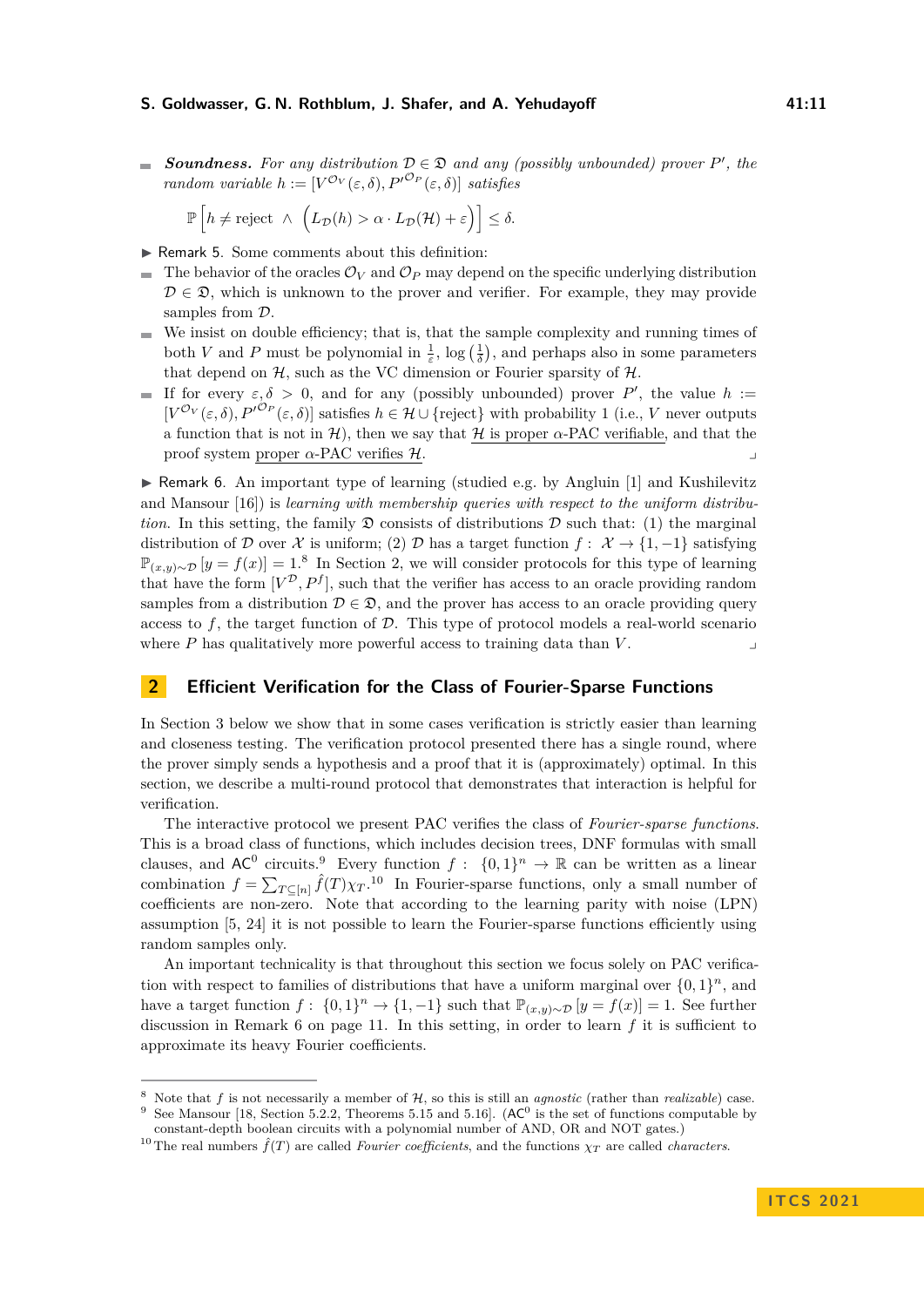## **41:12 Interactive Proofs for Verifying Machine Learning**

 $\blacktriangleright$  **Notation 7.** Let  $f : \{0,1\}^n \to \mathbb{R}$ , and let  $\tau \geq 0$ . The set of  $\tau$ -heavy coefficients of  $f$  is  $\hat{f}^{\geq \tau} = \{T \subseteq [n] : |\hat{f}(T)| \geq \tau\}.$ 

Furthermore, approximating a single coefficient is easy given random samples from the uniform distribution [\[13,](#page-18-8) Claim [2.11\]](#page-0-0). There are, however, an exponential number of coefficients, so approximating all of them is not feasible. This is where verification comes in. If the set of heavy coefficients is known, and if the function is Fourier-sparse, then one can efficiently learn the function by approximating that particular set of coefficients. The prover can provide the list of heavy coefficients, and then the verifier can learn the function by approximating these coefficients.

The challenge that remains in designing such a verification protocol is to verify that the provided list of heavy coefficients is correct. If the list contains some characters that are not actually heavy, no harm is done.<sup>[11](#page-11-0)</sup> However, if a dishonest prover omits some of the heavy coefficients from the list, how can the verifier detect this omission? The following result provides an answer to this question.

<span id="page-11-1"></span>I **Lemma 8** (**Interactive Goldreich-Levin**)**.** *There exists an interactive proof system* (*V, P*<sup>∗</sup> ) *as follows. For every*  $n \in \mathbb{N}$ ,  $\delta > 0$ , every  $\tau \geq 2^{-\frac{n}{10}}$ , every function  $f : \{0,1\}^n \to \{0,1\}$ , and *every prover P, let*

$$
L_P = [V(S, n, \tau, \delta, \rho_V), P^f(n, \tau, \delta, \rho_P)]
$$

*be a random variable denoting the output of V after interacting with the prover P, which has query access to f, where*  $S = ((x_1, f(x_1)), \ldots, (x_m, f(x_m)))$  *is a random sample with*  $x_1, \ldots, x_m$  *taken independently and uniformly from*  $\{0, 1\}^n$ *, and*  $\rho_V, \rho_P$  *are strings of private random coins. L<sup>P</sup> takes values that are either a collection of subsets of* [*n*]*, or "*reject*".*

*The following properties hold:*

- $\mathbb{P}\left[L_{P^*} \neq \text{reject} \ \wedge \ \hat{f}^{\geq \tau} \subseteq L_{P^*}\right] \geq 1 \delta.$
- *Soundness. For any (possibly unbounded) prover P,*

$$
\mathbb{P}\left[L_P \neq \text{reject} \ \wedge \ \hat{f}^{\geq \tau} \nsubseteq L_P\right] \leq \delta.
$$

*Double efficiency.* The verifier V uses at most  $O\left(\frac{n}{\tau}\log\left(\frac{n}{\tau}\right)\log\left(\frac{1}{\delta}\right)\right)$  random samples *from f* and runs in time poly  $(n, \frac{1}{\tau}, \log(\frac{1}{\delta}))$ . The runtime of the prover  $P^*$ , and the *number of queries it makes to f, are at most*  $O\left(\frac{n^3}{\tau^5}\right)$  $\frac{n^3}{\tau^5} \log \left(\frac{1}{\delta}\right)$ . Whenever  $L_P \neq$  reject, the *cardinality of*  $L_P$  *is at most*  $O\left(\frac{n^2}{\tau^5}\right)$  $\frac{n^2}{\tau^5} \log\left(\frac{1}{\delta}\right)$ .

All proofs for this section appear in Section [2](#page-10-0) in the full version of the paper [\[13\]](#page-18-8).

 $\triangleright$  Remark 9. In Section [1.5](#page-9-1) we defined interactive proof systems specifically for PAC verification. The proof system in Lemma [8](#page-11-1) is technically different. The verifier outputs a collection of sets instead of a function, and it satisfies different completeness and soundness conditions.

The verifier *V* operates by simulating the Goldreich-Levin (GL) algorithm for finding  $\hat{f}^{\geq \tau}$ . However, the GL algorithm requires query access to f, while V has access only to random samples. To overcome this limitation, *V* delegates the task of querying *f* to the

<span id="page-11-0"></span> $11$ <sup>11</sup> The verifier can approximate each coefficient in the list and discard of those that are not heavy. Alternatively, the verifier can include the additional coefficients in its approximation of the target function, because the approximation improves as the number of estimated coefficients grows (so long as the list is polynomial in *n*).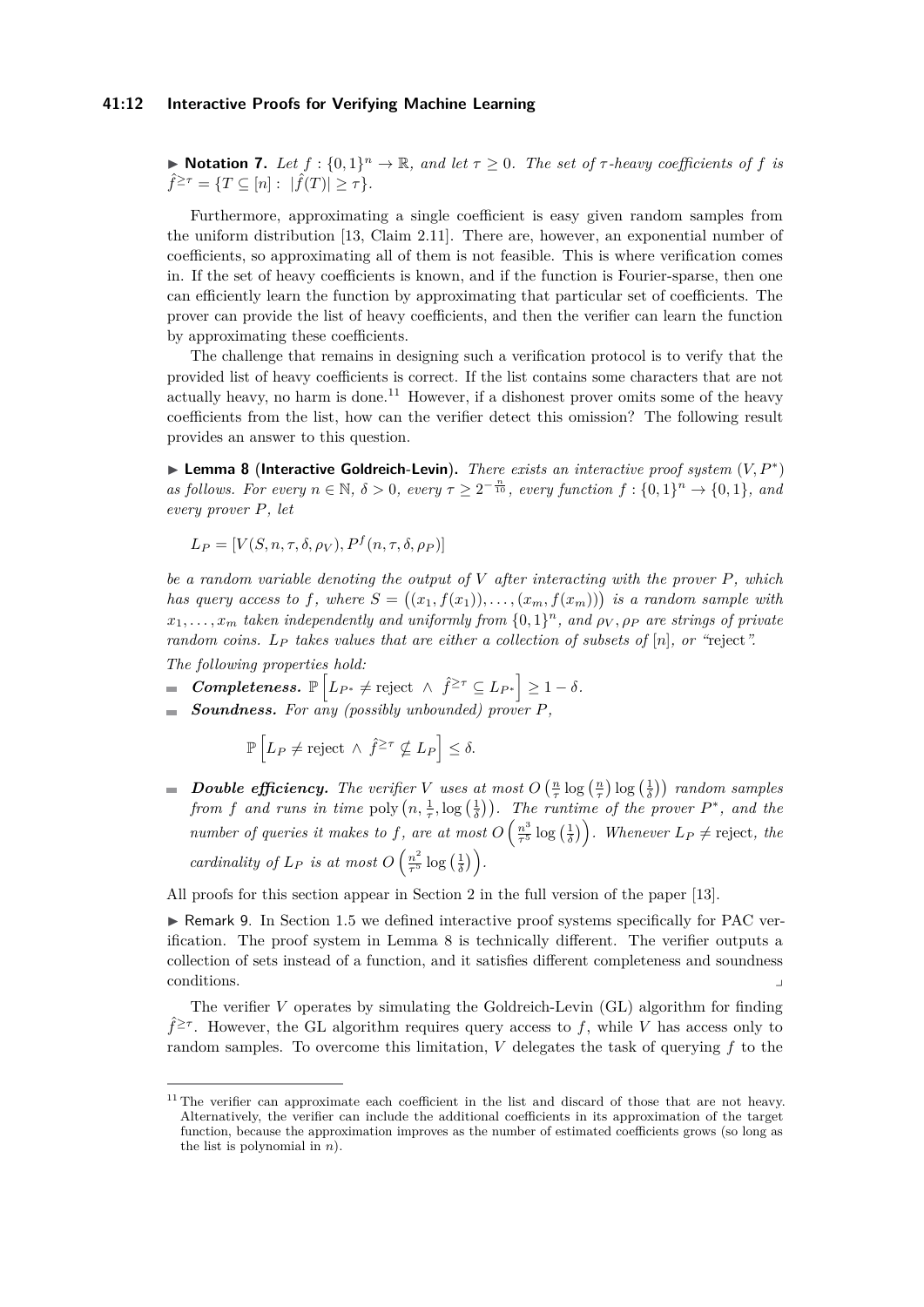prover  $P$ , who does have the necessary query access. Because  $P$  is not trusted,  $V$  engineers the set of queries it delegates to *P* in such a way that some random subset of them already appear in the sample *S* which *V* has received as input. This allows *V* to independently verify a random subset of the results sent by *P*, ensuring that a sufficiently dishonest prover is discovered with high probability.

**The Interactive Goldreich-Levin Protocol.** The verifier for Lemma [8](#page-11-1) uses Protocol [2](#page-12-0) (IGL), which repeatedly applies Protocol [3](#page-13-0) (IGL-ITERATION).

<span id="page-12-0"></span>**Protocol 2** Interactive Goldreich-Levin: IGL(*n, τ, δ*).

*V* performs the following:  $r \leftarrow \left\lceil \left( \frac{4n}{\tau} + 1 \right) \log \left( \frac{1}{\delta} \right) \right\rceil$ **for**  $i \in [r]$  **do**  $L_i \leftarrow \text{IGL-ITERATION}(n, \tau)$ **if**  $L_i$  = reject **then output** reject  $L \leftarrow \bigcup_{i \in [r]} L_i$ **output** *L*

Lemma [8](#page-11-1) follows from two claims: Claim [10](#page-12-1) says that if the prover is mostly honest, then the output is correct. Claim [11](#page-12-2) says that if the prover is too dishonest, it will be rejected.

<span id="page-12-1"></span> $\triangleright$  Claim 10 (Completeness of IGL). Consider an execution of IGL-ITERATION $(n, \tau)$  for  $\tau \geq 2^{-\frac{n}{10}}$ . For any prover *P* and any randomness  $\rho_P$ , if *V* did not reject, and the evaluations provided by *P* were mostly honest, in the sense that  $\forall i \in [n]: \mathbb{P}_{x \in H} \left[ \tilde{f}(x \oplus e_i) \neq f(x \oplus e_i) \right] \leq$  $\frac{\tau}{4}$ , then  $\mathbb{P}\left[\hat{f}^{\geq \tau} \subseteq L\right] \geq \frac{1}{2}$ , where the probability is over the sample *S* and the randomness  $\rho_V$ . y

**Proof Idea.** We show that for every heavy coefficient  $T \in \hat{f}^{\geq \tau}$ ,  $\mathbb{P}[T \notin L] \leq \frac{\tau^2}{4}$  $\frac{\tau^2}{4}$ . From a union bound, this is sufficient to prove the claim, because Parseval's identity implies that  $|\hat{f}^{\geq \tau}| \leq \frac{1}{\tau^2}$ . The main observation is that the Goldreich-Levin algorithm is resilient to some *adversarial* noise. To see this, note that if  $T \in \hat{f}^{\geq \tau}$ , then  $\mathbb{P}_{x \in \{0,1\}^n} [f(x) = \ell(x)] \geq \frac{1}{2} + \frac{\tau}{2}$ for the linear function  $\ell(x) = \bigoplus_{i \in T} x_i$  (or its negation  $\neg \ell$ ). Therefore, *f* agrees with  $\ell$  with probability at least  $\frac{1}{2} + \frac{\tau}{4}$ , even if a  $\frac{\tau}{4}$ -fraction of *f*'s values are adversarially corrupted. Hence, in the iteration of the outer loop in Step [4](#page-13-1) in which  $y_j = \ell(b_j)$  for all  $j \in [k]$ , the majority function will output the correct value of  $f(x^K \oplus e_i) \oplus y^K = \ell(x^K \oplus e_i) \oplus \ell(x^K) = \ell(e_i)$ , and this results in *T* being added to the output set *L*. Some finer details are discussed in the full version of the paper.

<span id="page-12-2"></span> $\triangleright$  Claim 11 (Soundness of IGL). Consider an execution of IGL-ITERATION $(n, \tau)$ . For any prover *P* and any randomness value  $\rho_P$ , if there exists  $i \in [n]$  for which *P* was too dishonest in the sense that  $\mathbb{P}_{x \in H} \left[ \tilde{f}(x \oplus e_i) \neq f(x \oplus e_i) \right] > \frac{\tau}{4}$ , then  $\mathbb{P} \left[ L = \text{reject} \right] \geq \frac{\tau}{4n}$ , where the  $\Box$  probability is over the sample *S* and the randomness  $\rho_V$ .

<span id="page-12-3"></span><sup>&</sup>lt;sup>12</sup> For any *j*,  $e_j$  is a vector in which the *j*-th entry is 1 and all other entries are 0.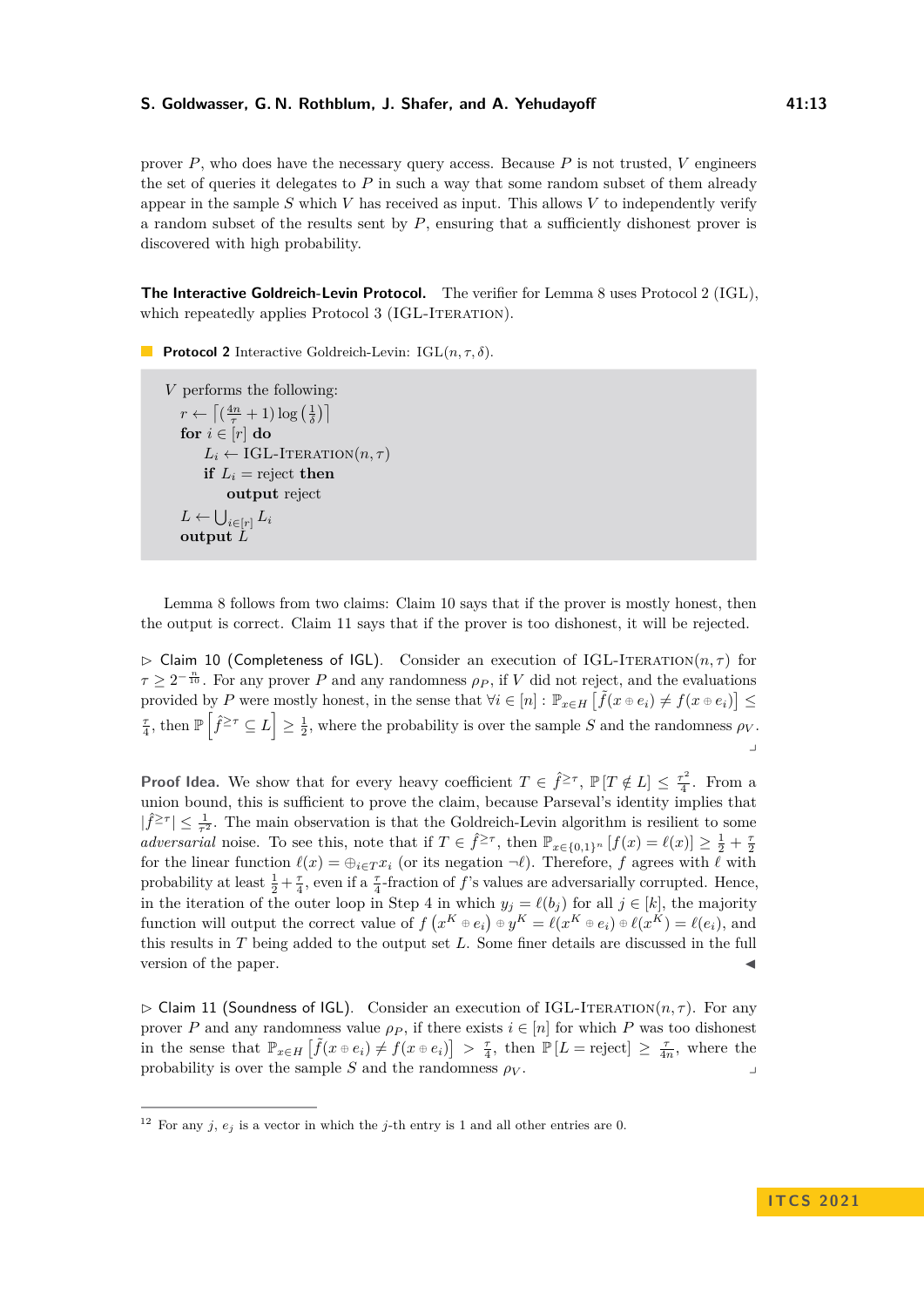<span id="page-13-0"></span>**Protocol 3** Interactive Goldreich-Levin Iteration: IGL-ITERATION $(n, \tau)$ .

**Assumption:** *V* receives a sample  $S = (x_1, f(x_1)), \ldots, (x_m, f(x_m))$  such that  $m = \left[ \log \left( \frac{40n}{\tau^4} + 1 \right) \right]$ , for all  $i \in [m]$ ,  $x_i \in \{0, 1\}^n$  is chosen independently and uniformly, and  $f(x_i) \in \{0, 1\}.$ 

- **1.** *V* selects  $i^* \in [n]$  uniformly at random, and then sends *B* to *P*, where *B* =  ${b_1, \ldots, b_k} \subseteq {0,1}^n$  is a basis chosen uniformly at random from the set of bases of the subspace  $H = \text{span}(\{x_1 \oplus e_{i^*}, \ldots, x_m \oplus e_{i^*}\})$ .<sup>[12](#page-12-3)</sup>
- **2.** *P* sends *V* the set  $\{(x \oplus e_i, \tilde{f}(x \oplus e_i)) : i \in [n] \land x \in H\}$ , where for any  $z, \tilde{f}(z)$ is purportedly the value of  $f(z)$  obtained using  $P$ 's query access to  $f$ .
- **3.** *V* checks that for all  $i \in [m]$ , the evaluation  $f(x_i)$  provided by *P* equals that which appeared in the sample *S*. If there are any discrepancies, *V* rejects the interaction and terminates. Otherwise:
- <span id="page-13-1"></span>**4.** Let  $\mathcal{K} = \{K : \emptyset \subseteq K \subseteq [k]\}.$  *V* Performs the following computation and outputs *L*:

```
L \leftarrow \varnothingfor (y_1, ..., y_k) \in \{0, 1\}^k do
       for K \in \mathcal{K} do
             x^K \leftarrow \bigoplus_{i \in K} b_iy^K \leftarrow \bigoplus_{i \in K} y_ifor i \in [n] do
             a_i \leftarrow \text{majority}_{K \in \mathcal{K}} \left( \tilde{f} \left( x^K \oplus e_i \right) \oplus y^K \right)add \{i : a_i = 1\} and \{i : a_i = 0\} to L
output L
```
**Proof Idea.** In Protocol [3,](#page-13-0) the verifier "hides" the sample it knows in the random subspace  $H \oplus e_{i^*}$  for an index  $i^* \in [n]$  chosen uniformly at random. With probability at least  $\frac{1}{n}$ ,  $i^*$  is an index for which the prover was too dishonest. If that is the case, then in expectation a  $\frac{\tau}{4}$ -fraction of the prover's answers on the known sample were dishonest, because the known sample is a random subset of  $H \oplus e_{i^*}$ . The claim now follows from Markov's inequality.  $\blacktriangleleft$ 

 $\triangleright$  Remark 12. It is possible to run all repetitions of the IGL protocol in parallel such that only 2 messages are exchanged. y

**Efficient Verification of Fourier-Sparse Functions.** As a corollary of Lemma [8,](#page-11-1) we obtain the following lemma, which is an interactive version of the Kushilevitz-Mansour algorithm [\[16,](#page-18-16) [17,](#page-18-20) [18\]](#page-18-19). It says that the class of *t*-sparse boolean functions is efficiently PAC verifiable with respect to the uniform distribution using an interactive proof system (Protocol [4\)](#page-14-3) of the form  $[V^{\mathcal{D}}, P^f]$ , where the prover has query access and the verifier has random samples.

Protocol [4](#page-14-3) uses a procedure ESTIMATECOEFFICIENT [\[13,](#page-18-8) Algorithm [4\]](#page-0-0) that estimates a single fourier coefficient  $\hat{f}(T)$  up to precision  $\lambda$  with confidence  $\delta$  using  $\left[\frac{2\ln(2/\delta)}{\lambda^2}\right]$  random samples. Note that the output of Protocol [4](#page-14-3) is a function  $h: \{0,1\}^n \to \mathbb{R}$ , not necessarily a boolean function.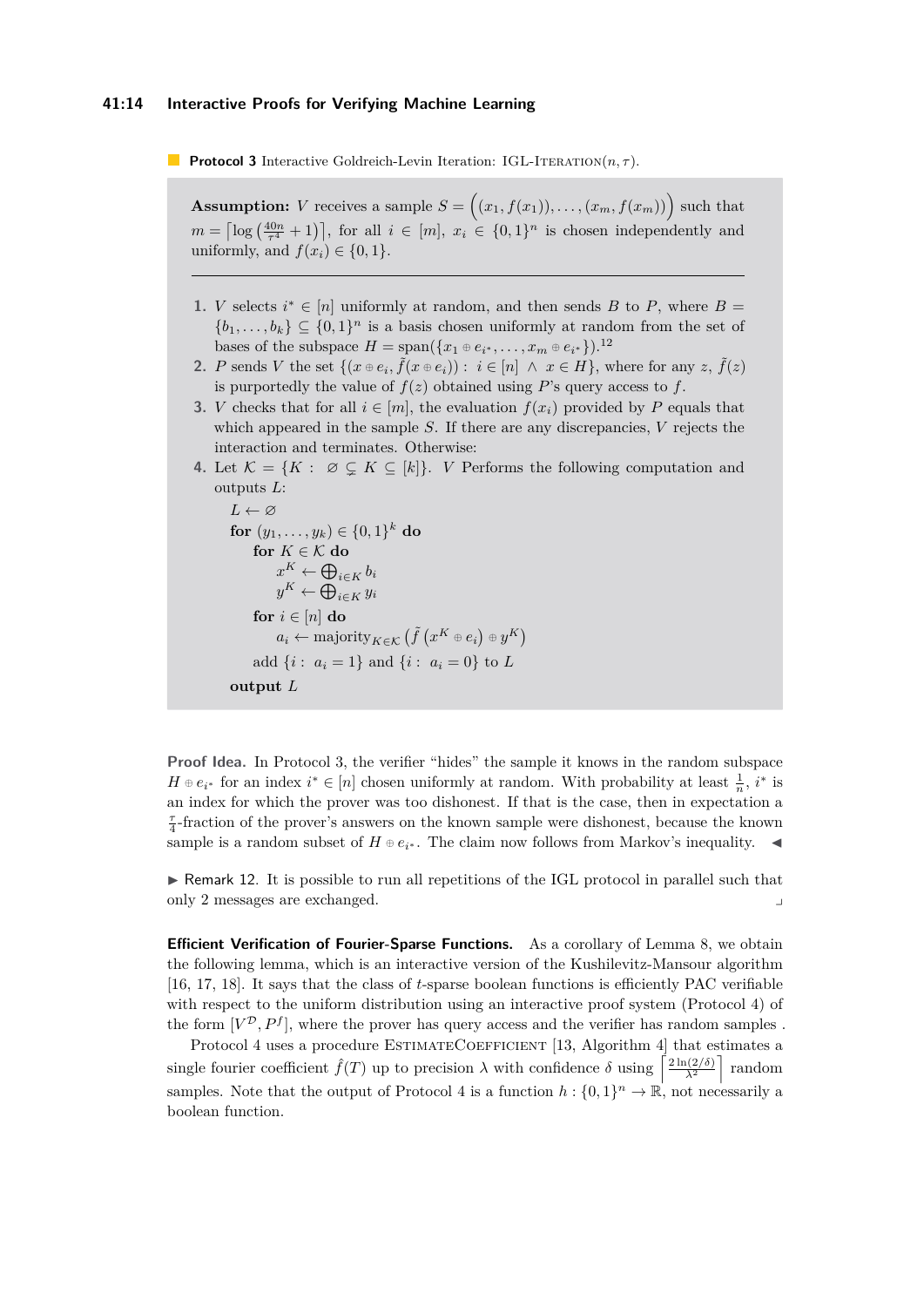$\blacktriangleright$  **Notation 13.** Let X be a finite set. We write  $\mathfrak{D}^{\text{func}}_{\mathcal{U}}(\mathcal{X})$  to denote the set of all distributions D *over*  $X \times \{1, -1\}$  *that have the following two properties:* 

- *The marginal distribution of*  $D$  *over*  $\mathcal X$  *is uniform. Namely,*  $\sum_{y \in \{1,-1\}} D((x,y)) = \frac{1}{|\mathcal X|}$ *for all*  $x \in \mathcal{X}$ *.*
- $\mathcal{D}$  *has a target function*  $f: \mathcal{X} \to \{1, -1\}$  *satisfying*  $\mathbb{P}_{(x,y) \sim \mathcal{D}}[y = f(x)] = 1$ *.*

<span id="page-14-1"></span>▶ **Lemma 14.** Let  $\mathcal{X} = \{0,1\}^n$ , and let H be the class of functions  $\mathcal{X} \to \mathbb{R}$  that are *t*-sparse.<sup>[6](#page-7-0)</sup> *The class*  $H$  *is* 1*-PAC verifiable for any*  $\varepsilon \geq 4t \cdot 2^{-\frac{n}{10}}$  *with respect to*  $\mathfrak{D}^{\text{func}}_{\mathcal{U}}(\mathcal{X})$  *by a proof system in which the verifier has access to random samples from a distribution*  $D \in \mathfrak{D}^{\text{func}}_{\mathcal{U}}(\mathcal{X}),$ *and the honest prover has oracle access to the target function*  $f: \mathcal{X} \to \{1, -1\}$  *of*  $\mathcal{D}$ *. The running time of both parties is at most* poly  $(n, t, \frac{1}{\varepsilon}, \log(\frac{1}{\delta}))$ . The verifier in this protocol is *not proper; the output is not necessarily <i>t-sparse, but it is* poly  $(n, t, \frac{1}{\varepsilon}, \log(\frac{1}{\delta}))$ *-sparse.* 

<span id="page-14-3"></span>**Protocol 4** PAC Verification of *t*-Sparse Functions: VERIFYFOURIERSPARSE $(n, t, \varepsilon, \delta)$ .

```
V performs the following:
    \tau \leftarrow \frac{\varepsilon}{4t}L \leftarrow \text{IGL}(n, \tau, \frac{\delta}{2})if L = reject then
          output reject
   else
           \lambda \leftarrow \sqrt{\frac{\varepsilon}{8|L|}}for T \in Ldo
                 \alpha_T \leftarrow \text{EstimateCoefficient}(T, \lambda, \frac{\delta}{2|L|})h \leftarrow \sum_{T \in L} \alpha_T \chi_Toutput h
```
Complete proofs appear in Section [2](#page-10-0) in the full version of the paper [\[13\]](#page-18-8).

## <span id="page-14-0"></span>**3 Separation Between Learning, Testing, and PAC Verification**

In this section we present the following gap in sample complexity between *learning* and *verification*. Conceptually, the result tells us that at least in some scenarios, delegating a learning task to an untrusted party is worthwhile, because verifying that their final result is correct is significantly cheaper than finding that result ourselves.

<span id="page-14-2"></span>I **Lemma 15** (Separation Between Learning, Testing, and Verification)**.** *There exists a sequence of classes of functions*  $\mathcal{T}_1, \mathcal{T}_2, \mathcal{T}_3, \ldots \subseteq \{0,1\}^{\mathbb{R}}$  *such that for any fixed*  $\varepsilon, \delta \in (0, \frac{1}{2})$  *all of the following hold:*

<span id="page-14-5"></span>(i)  $\mathcal{T}_d$  *is proper* 2-PAC verifiable, where the verifier uses<sup>[13](#page-14-4)</sup>

$$
m_V = O\left(\frac{\sqrt{d}\log(d)\log\left(\frac{1}{\delta}\right)}{\varepsilon^6}\right)
$$

*random samples, the honest prover uses*

<span id="page-14-4"></span><sup>&</sup>lt;sup>13</sup>We believe that the dependence of  $m_V$  on  $\varepsilon$  can be improved, see [\[13,](#page-18-8) Remark [3.15\]](#page-0-0).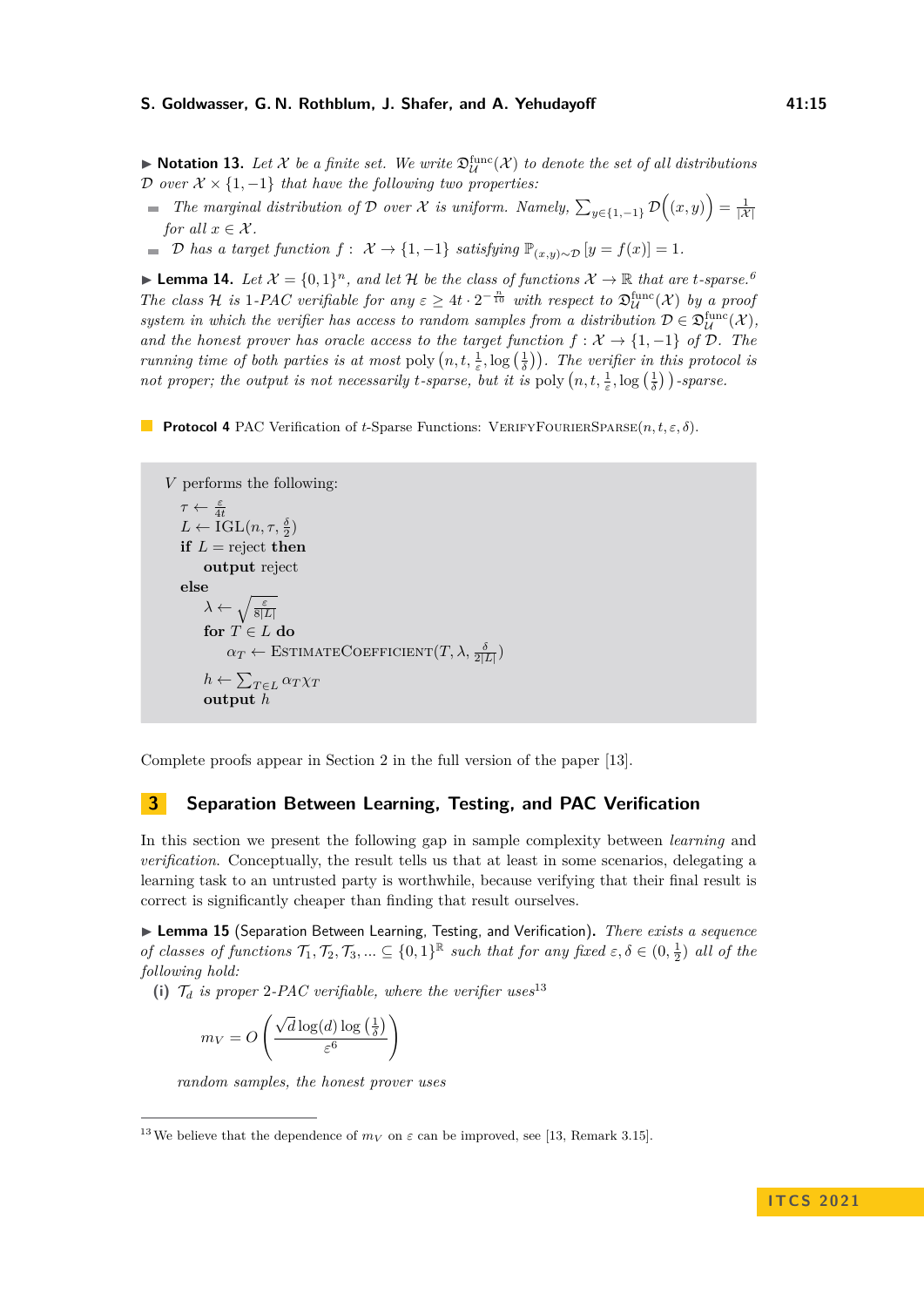## **41:16 Interactive Proofs for Verifying Machine Learning**

$$
m_P = O\left(\frac{d^3 \log^2(d)}{\varepsilon^4} \log\left(\frac{d}{\varepsilon}\right) + \frac{d\sqrt{d}\log(d)}{\varepsilon^2} \log\left(\frac{1}{\delta}\right)\right)
$$

<span id="page-15-2"></span>*random samples, and each of them runs in time polynomial in its number of samples.*[14](#page-15-0) (ii) *Agnostic PAC learning*  $\mathcal{T}_d$  *requires*  $\Omega\left(\frac{d + \log(\frac{1}{\delta})}{\epsilon^2}\right)$  $\frac{\log(\frac{1}{\delta})}{\varepsilon^2}$  samples.

- (iii) *If*  $\varepsilon \leq \frac{1}{32}$  *then* 2*-PAC learning the class*  $\mathcal{T}_d$  *requires*  $\Omega\left(\frac{d}{\log(d)}\right)$  *samples. This is true even if we assume that*  $L_{\mathcal{D}}(\mathcal{T}_d) > 0$ *, where*  $\mathcal D$  *is the underlying distribution.*
- <span id="page-15-3"></span>(iv) *Testing whether*  $L_{\mathcal{D}}(\mathcal{T}_d) \leq \alpha$  *or*  $L_{\mathcal{D}}(\mathcal{T}_d) \geq \beta$  *for any*  $0 < \alpha < \beta < \frac{1}{2}$  *with success probability at least* 1 − *δ when* D *is an unknown distribution (without the help of a prover)* requires  $\Omega\left(\frac{d}{\log(d)}\right)$  random samples from  $\mathcal{D}$ .

Our exposition in this section is partial, and aims only to convey the main ideas of part [\(i\)](#page-14-5). Complete formal proofs appear in [\[13,](#page-18-8) Section [3\]](#page-14-0). We show an MA-like proof system wherein the prover sends a single message  $(\tilde{h}, \tilde{C}, \tilde{\ell})$  such that allegedly  $\tilde{h}$  is an  $\varepsilon$ -good hypothesis with loss at most  $\tilde{\ell} > 0$ .  $\tilde{C} \in \{0,1\}^*$  is a string called a *certificate of loss*, which helps the verifier ascertain that  $H$  has a large loss with respect to the unknown distribution  $D$ . The verifier operates as follows:[15](#page-15-1)

- Verifies that  $L_{\mathcal{D}}(\tilde{h}) \leq \tilde{\ell}$  with high probability. That is, it estimates the loss of  $\tilde{h}$  with respect to  $\mathcal{D}$ , and checks that with high probability it is at most  $\tilde{\ell}$ .
- Uses the certificate of loss  $\tilde{C}$  to verify that with high probability,  $L_{\mathcal{D}}(\mathcal{H}) \geq \tilde{\ell} \varepsilon$ . This step is called *verifying the certificate*.

The class  $\mathcal{T}_d$  of *multi-thresholds* that satisfies Lemma [15](#page-14-2) is illustrated in Figure [5,](#page-16-0) and is defined as follows.

▶ **Definition 16.** *For any*  $d \in \mathbb{N}$ *, denote by*  $\mathcal{T}_d$  *the class of functions*  $\mathcal{T}_d = \{f_{t_1,...,t_d}$  :  $t_1, \ldots, t_d \in \mathbb{R}$  *where for all*  $t_1, \ldots, t_d \in \mathbb{R}$  and  $x \in [0, d]$ , the function  $f_{t_1, \ldots, t_d} : \mathbb{R} \to \{0, 1\}$ *is given by*

$$
f_{t_1,\ldots,t_d}(x) = \begin{cases} 0 & x < t_{\lceil x \rceil} \\ 1 & x \ge t_{\lceil x \rceil}, \end{cases}
$$

and  $f_{t_1,\ldots,t_d}$  vanishes on the complement of  $[0,d]$ .

 $\triangleright$  Remark 17. For convenience, we present the separation result with respect to functions defined over  $\mathbb R$ , we assume that the marginal distribution of the samples on  $\mathbb R$  is absolutely continuous with respect to the Lebesgue measure, and we ignore issues relating to the representation of real numbers in computations and protocol messages. This provides for a smoother exposition of the ideas. In [\[13,](#page-18-8) Appendix [C\]](#page-0-0), we show how the results can be discretized.

We first present the certificate structure for the class of threshold functions, namely  $\mathcal{T}_d$ with  $d = 1$ . Certificates of loss for  $\mathcal{T}_1$  are easy to visualize, and they induce a proof system for PAC verifying  $\mathcal{T}_1$  that is complete, sounds, and doubly efficient. However, verifying certificates for  $\mathcal{T}_1$  requires as much resources as PAC learning  $\mathcal{T}_1$  without the help of a prover. The next step is to show that these certificates generalize to the class  $\mathcal{T}_d$  of multi-thresholds, and that for  $\mathcal{T}_d$  there indeed is a gap in sample complexity between verifying and learning.

<span id="page-15-0"></span><sup>&</sup>lt;sup>14</sup> Subsequent unpublished work by JS and Saachi Mutreja suggests that it is possible to strengthen this to obtain 1-PAC verification with better sample complexity bounds.

<span id="page-15-1"></span><sup>&</sup>lt;sup>15</sup> We provide a more detailed description of the verification procedure below, and in [\[13,](#page-18-8) Claim [3.14\]](#page-0-0).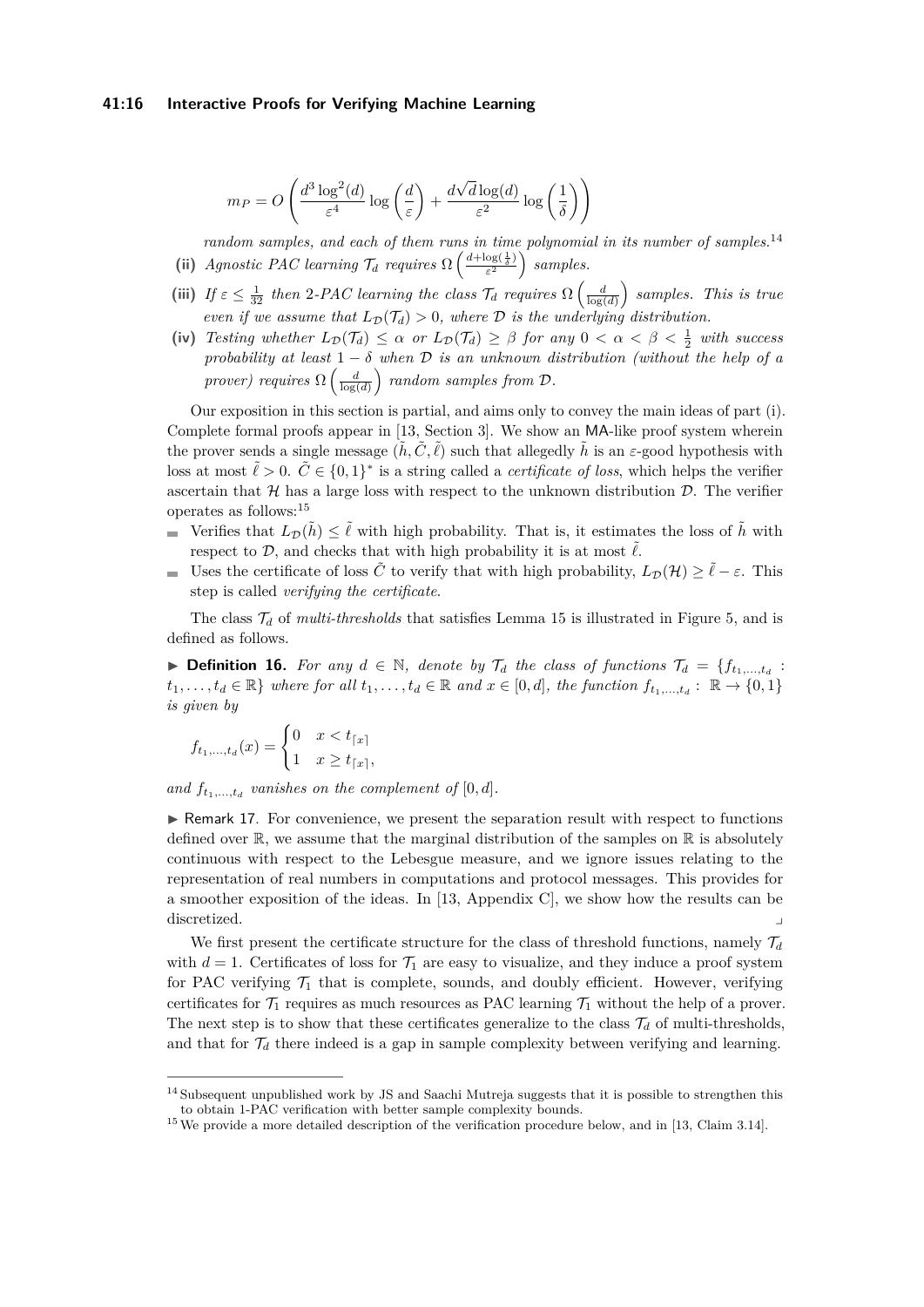<span id="page-16-0"></span>

**Figure 5** The class  $\mathcal{T}_d$  of multi-thresholds, with the special case  $\mathcal{T}_1$  and its certificate structure.

**Certificates of loss for**  $\mathcal{T}_1$ **.** Consider two sets  $A \subseteq [0,1] \times \{1\}$  and  $B \subseteq [0,1] \times \{0\}$ , such that all the points in *A* are located to the left of all the points in *B*, as in Figure [5b.](#page-16-0) Because we only allow thresholds that are monotone increasing, a threshold that labels any point in *A* correctly must label all points of *B* incorrectly, and vice versa. Hence, any threshold must have loss at least  $\min\{\mathcal{D}(A), \mathcal{D}(B)\}\$ . Estimating  $\mathcal{D}(A)$  and  $\mathcal{D}(B)$  is easy (by Hoeffding's inequality). Formally:

**► Definition 18.** Let  $D \in \Delta([0,1] \times \{0,1\})$  be a distribution and  $\ell, \eta \geq 0$ . A certificate of *loss* at least  $\ell$  for *class*  $\mathcal{T}_1$  *is a pair*  $(a, b)$  *where*  $0 < a \leq b < 1$ *.* 

*We say that the certificate is η-valid with respect to distribution*  $D$  *if the events*  $A =$  $[0, a) \times \{1\}$  and  $B = [b, 1] \times \{0\}$  satisfy  $|\mathcal{D}(A) - \ell| + |\mathcal{D}(B) - \ell| \leq \eta$ .

 $\triangleright$  Claim 19 ([\[13,](#page-18-8) Claims [3.5](#page-0-0) and [3.4\]](#page-0-0)). Let  $\mathcal{D} \in \Delta([0,1] \times \{0,1\})$  be a distribution and  $\ell, \eta \geq 0$ .

- Soundness. If D has a certificate of loss at least  $\ell$  which is  $\eta$ -valid with respect to D, then  $L_{\mathcal{D}}(\mathcal{T}_1) > \ell - \eta$ .
- Completeness. If  $L_{\mathcal{D}}(\mathcal{T}_1) = \ell$  then there exists a 0-valid certificate of loss at least  $\frac{\ell}{2}$  with respect to  $\mathcal{D}$ .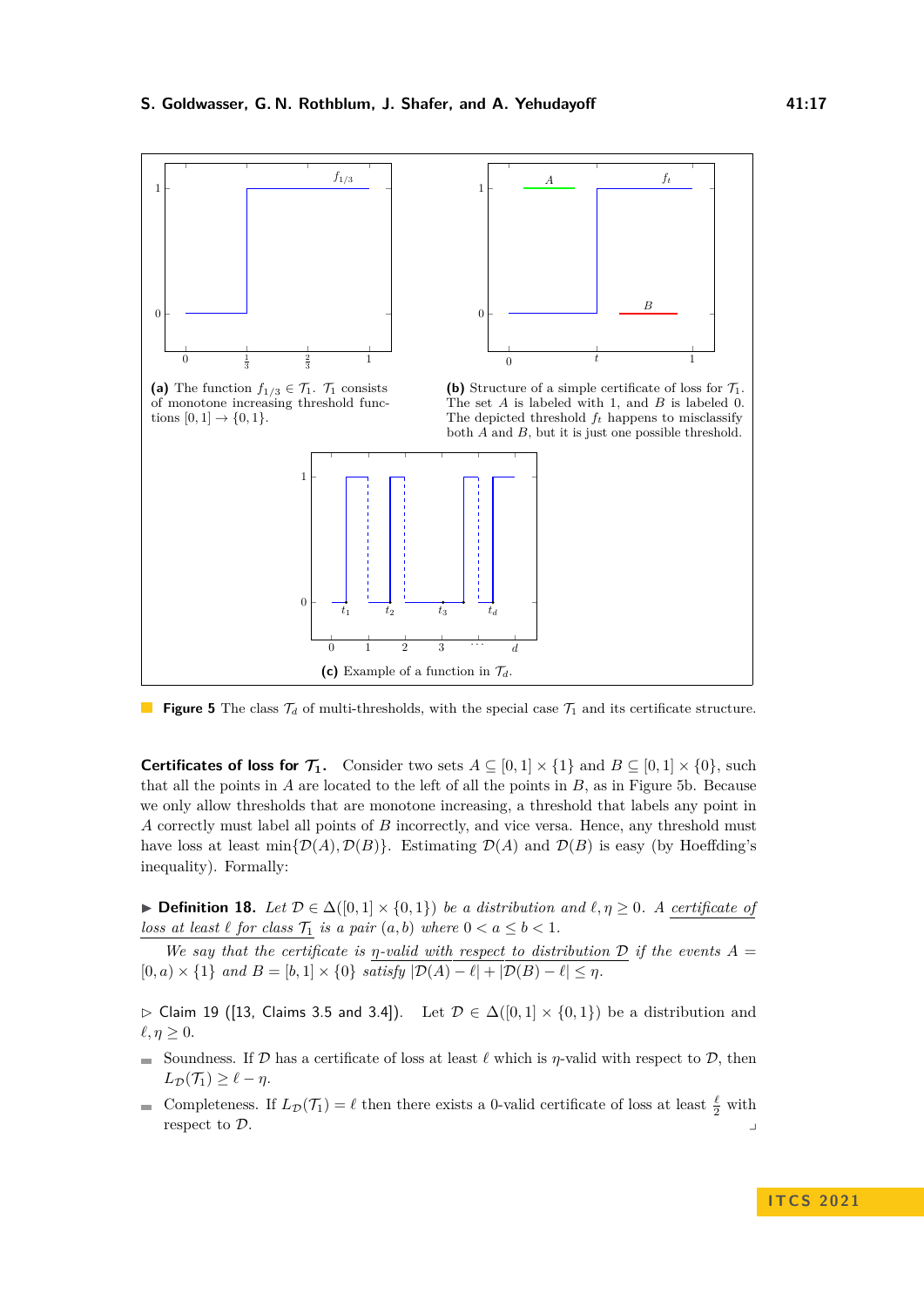## **41:18 Interactive Proofs for Verifying Machine Learning**

**Certificates of loss for**  $\mathcal{T}_d$  **with**  $d > 1$ . A certificate of loss is simply a collection of *d* certificates of loss for  $\mathcal{T}_1$ , one for each unit interval in [0, d]. Standard techniques from VC theory show that it is possible to efficiently generate certificates for  $\mathcal{T}_d$  for a particular distribution using  $\tilde{O}(d^2)$  samples [\[13,](#page-18-8) Claim [3.13\]](#page-0-0). This is more expensive than learning the class  $\mathcal{T}_d$ , but it may be worthwhile seeing as the verifier can apply techniques from distribution testing to verify purported certificates using only  $\tilde{O}(\sqrt{d})$  samples – which is cheaper than learning [\[13,](#page-18-8) Claim [3.14\]](#page-0-0).

Further discussion and complete proofs of Lemma [15\(](#page-14-2)[ii\)](#page-15-2)-[\(iv\)](#page-15-3), including the lower bound for closeness testing, appear in the full version of the paper [\[13\]](#page-18-8).

## <span id="page-17-3"></span>**4 Directions for Future Work**

This work initializes the study of verification in the context of machine learning. We have seen separations between the sample complexity of verification versus learning and testing, a protocol that uses interaction to efficiently learn sparse boolean functions, and have seen that in some cases the sample complexities of verification and learning are the same.

Building a theory that can help guide verification procedures is a main objective for future research. A specific approach is to identify dimension-like quantities that describe the sample complexity of verification, similarly to role VC dimension plays in characterizing learnability. A different approach is to understand the trade-offs between the various resources in the system – the amount of time, space and samples used by the prover and the verifier, as well as the amount of interaction between the parties.

From a practical perspective, we described potential applications for delegation of machine learning, and for verification of experimental data. It seems beneficial to build efficient verification protocols for machine learning problems that are commonly used in practice, and for the types of scientific experiments mentioned in [\[13,](#page-18-8) Appendix [A\]](#page-0-0). This would have commercial and scientific applications.

There are also some technical improvements that we find interesting. For example, is there a simple way to improve the MA-like protocol for the multi-thresholds class  $\mathcal{T}_d$  to achieve 1-PAC verification (instead of 2-PAC verification)?

Finally, seeing as learning verification is still a new concept, it would be good to consider alternative formal definitions, investigate how robust our definition is, and discuss what the "right" definition should be.

Additional directions are discussed in Section [6](#page-0-0) in the full version of the paper [\[13\]](#page-18-8).

#### **References**

- <span id="page-17-4"></span>**1** Dana Angluin. Learning regular sets from queries and counterexamples. *Inf. Comput.*, 75(2):87–106, 1987. [doi:10.1016/0890-5401\(87\)90052-6](https://doi.org/10.1016/0890-5401(87)90052-6).
- <span id="page-17-0"></span>**2** Maria-Florina Balcan, Eric Blais, Avrim Blum, and Liu Yang. Active property testing. In *53rd Annual IEEE Symposium on Foundations of Computer Science, FOCS 2012, New Brunswick, NJ, USA, October 20-23, 2012*, pages 21–30. IEEE Computer Society, 2012. [doi:10.1109/FOCS.2012.64](https://doi.org/10.1109/FOCS.2012.64).
- <span id="page-17-2"></span>**3** C. Glenn Begley and Lee M. Ellis. Raise standards for preclinical cancer research. *Nature*, 483(7391):531–533, 2012.
- <span id="page-17-1"></span>**4** Avrim Blum and Lunjia Hu. Active tolerant testing. In Sébastien Bubeck, Vianney Perchet, and Philippe Rigollet, editors, *Conference On Learning Theory, COLT 2018, Stockholm, Sweden, 6-9 July 2018*, volume 75 of *Proceedings of Machine Learning Research*, pages 474–497. PMLR, 2018. URL: <http://proceedings.mlr.press/v75/blum18a.html>.